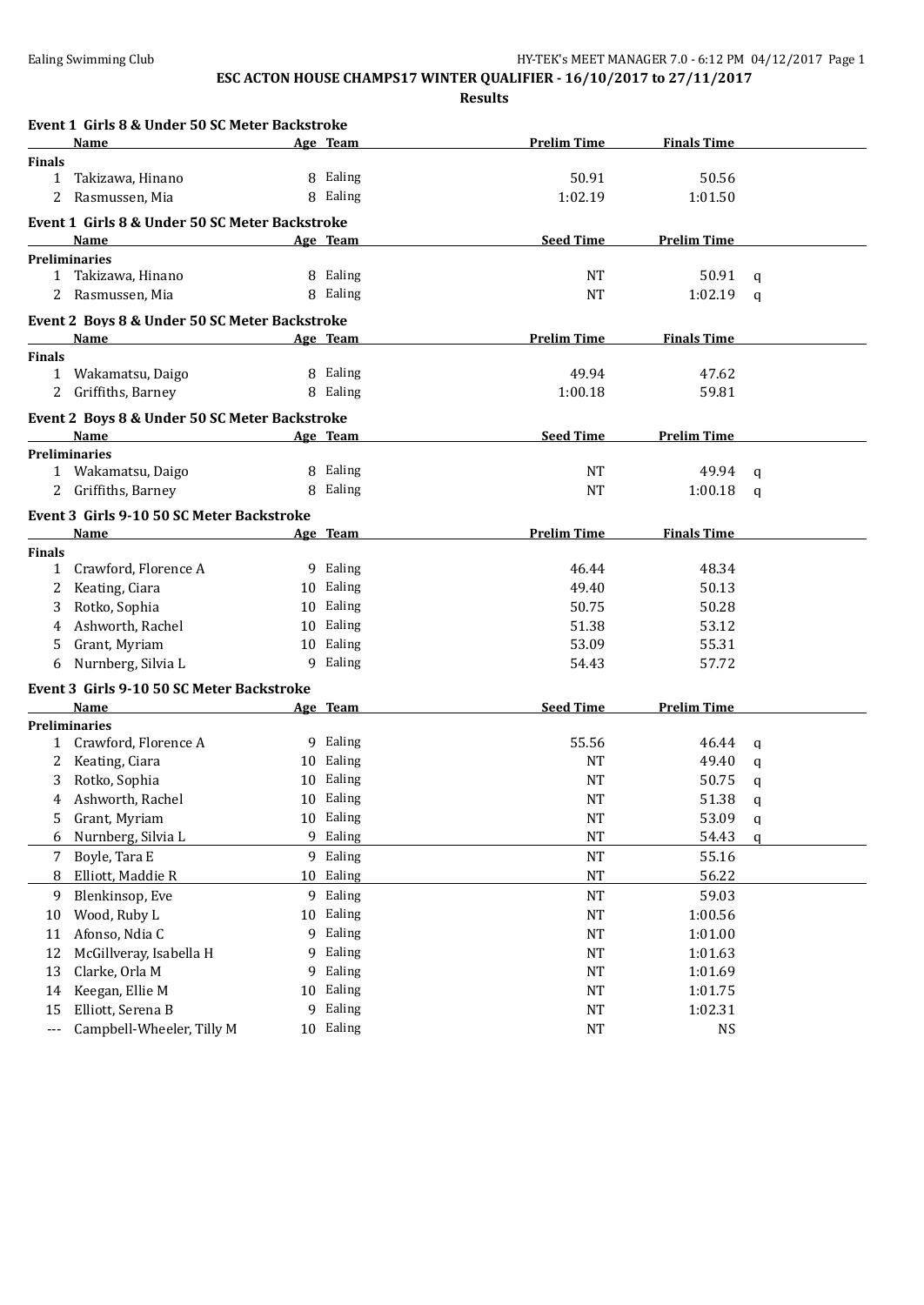## **ESC ACTON HOUSE CHAMPS17 WINTER QUALIFIER - 16/10/2017 to 27/11/2017**

|               | Event 4 Boys 9-10 50 SC Meter Backstroke    |    |           |                    |                    |              |
|---------------|---------------------------------------------|----|-----------|--------------------|--------------------|--------------|
|               | <b>Name</b>                                 |    | Age Team  | <b>Prelim Time</b> | <b>Finals Time</b> |              |
| Finals        |                                             |    |           |                    |                    |              |
| $\mathbf{1}$  | Streltsov, Daniel                           |    | 9 Ealing  | 45.07              | 42.22              |              |
| 2             | Bowden, Jake R                              | 9  | Ealing    | 50.19              | 46.22              |              |
| 3             | Sakayama, Koudai                            |    | 10 Ealing | 50.25              | 48.44              |              |
| 4             | Savvanidis, Alexandros                      | 9  | Ealing    | 49.38              | 49.87              |              |
| 5             | Beshay, Antony F                            | 10 | Ealing    | 57.35              | 56.12              |              |
| 6             | Bowden, Zachary H                           | 9  | Ealing    | 58.35              | 1:04.47            |              |
|               | Event 4 Boys 9-10 50 SC Meter Backstroke    |    |           |                    |                    |              |
|               | Name                                        |    | Age Team  | <b>Seed Time</b>   | <b>Prelim Time</b> |              |
|               | <b>Preliminaries</b>                        |    |           |                    |                    |              |
|               | 1 Streltsov, Daniel                         |    | 9 Ealing  | 42.89              | 45.07              | q            |
| 2             | Savvanidis, Alexandros                      |    | 9 Ealing  | <b>NT</b>          | 49.38              | q            |
| 3             | Bowden, Jake R                              | 9  | Ealing    | 1:02.69            | 50.19              | q            |
| 4             | Sakayama, Koudai                            | 10 | Ealing    | 51.39              | 50.25              | q            |
| 5.            | Sitaras, Panos                              |    | 10 Ealing | <b>NT</b>          | 51.25              | q            |
| 6             | Jansen, Daniel                              |    | 9 Ealing  | <b>NT</b>          | 51.78              | $\mathbf{q}$ |
| 7             | Beshay, Antony F                            |    | 10 Ealing | <b>NT</b>          | 57.35              |              |
| 8             | Bowden, Zachary H                           |    | 9 Ealing  | 1:04.91            | 58.35              |              |
|               | Event 5 Girls 11-12 100 SC Meter Backstroke |    |           |                    |                    |              |
|               | Name                                        |    | Age Team  | <b>Prelim Time</b> | <b>Finals Time</b> |              |
| <b>Finals</b> |                                             |    |           |                    |                    |              |
| $\mathbf{1}$  | Bowden, Ellie S                             |    | 12 Ealing | 1:34.13            | 1:32.69            |              |
| 2             | Wakamatsu, Miyu                             |    | 11 Ealing | 1:39.34            | 1:34.18            |              |
| 3             | Benderdouche Anouti, Sara                   |    | 12 Ealing | 1:41.38            | 1:38.66            |              |
| 4             | Pollock, Flora J                            |    | 11 Ealing | 1:46.69            | 1:38.75            |              |
| 5             | Bryce, Molly E                              |    | 12 Ealing | 1:42.41            | 1:40.35            |              |
| 6             | Nurnberg, Elena S                           |    | 12 Ealing | 1:45.75            | 1:51.00            |              |
|               | Event 5 Girls 11-12 100 SC Meter Backstroke |    |           |                    |                    |              |
|               | Name                                        |    | Age Team  | <b>Seed Time</b>   | <b>Prelim Time</b> |              |
|               | <b>Preliminaries</b>                        |    |           |                    |                    |              |
|               | 1 Bowden, Ellie S                           |    | 12 Ealing | 1:32.15            | 1:34.13            | q            |
| 2             | Jansen, Katherine                           |    | 11 Ealing | <b>NT</b>          | 1:36.34            | q            |
| 3             | Wakamatsu, Miyu                             |    | 11 Ealing | <b>NT</b>          | 1:39.34            | q            |
| 4             | Benderdouche Anouti, Sara                   |    | 12 Ealing | <b>NT</b>          | 1:41.38            | q            |
| 5             | Bryce, Molly E                              |    | 12 Ealing | $\rm{NT}$          | 1:42.41            | q            |
| 6             | Fackney, Hanna R                            |    | 12 Ealing | $\rm{NT}$          | 1:45.28            | $\mathbf{q}$ |
| 7             | Nurnberg, Elena S                           |    | 12 Ealing | $\rm{NT}$          | 1:45.75            |              |
| 8             | Pollock, Flora J                            | 11 | Ealing    | $\rm{NT}$          | 1:46.69            |              |
| 9             | Yamasaki, Airi                              |    | 11 Ealing | NT                 | 1:48.37            |              |
| 10            | Macyte, Esmile                              |    | 12 Ealing | NT                 | 1:49.00            |              |
| 11            | McDonagh, Milly G                           | 12 | Ealing    | NT                 | 1:51.72            |              |
| 12            | Hunter, Lilly-Mae L                         |    | 11 Ealing | NT                 | 1:57.66            |              |
| 13            | Mehmedbasic, Luna                           | 11 | Ealing    | NT                 | 1:58.28            |              |
| 14            | Warrillow, Isabella F                       | 12 | Ealing    | NT                 | 2:00.56            |              |
| 15            | Quickenden, Eloise G                        | 11 | Ealing    | NT                 | 2:00.59            |              |
| 16            | Malley, Ilayda L                            | 11 | Ealing    | NT                 | 2:01.57            |              |
| 17            | Feo-Isaac, Eden                             | 11 | Ealing    | NT                 | 2:01.66            |              |
| 18            | Gibney, Lile Marie M                        |    | 11 Ealing | NT                 | 2:08.35            |              |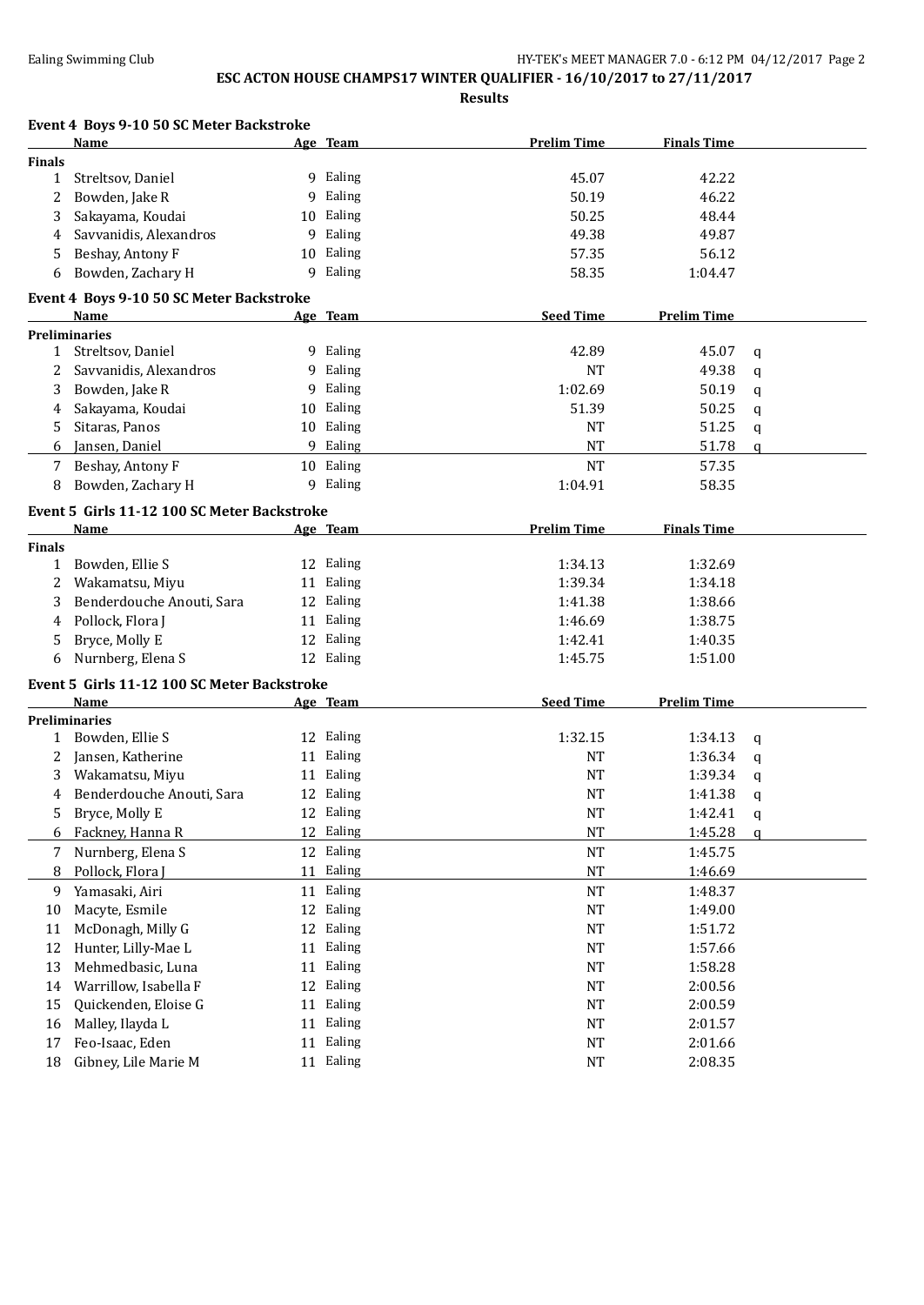**Results**

### **Preliminaries ... (Event 5 Girls 11-12 100 SC Meter Backstroke)**

|                | <b>Name</b>                                 | Age Team  | <b>Seed Time</b>   | <b>Prelim Time</b> |             |
|----------------|---------------------------------------------|-----------|--------------------|--------------------|-------------|
| 19             | Wiseman, Amaia                              | 11 Ealing | <b>NT</b>          | 2:12.16            |             |
| 20             | Woldehiwot, Salem Y                         | 12 Ealing | <b>NT</b>          | 2:32.09            |             |
| $\overline{a}$ | Matsuno, Riko                               | 11 Ealing | <b>NT</b>          | <b>NS</b>          |             |
|                | Event 6 Boys 11-12 100 SC Meter Backstroke  |           |                    |                    |             |
|                | Name                                        | Age Team  | <b>Prelim Time</b> | <b>Finals Time</b> |             |
| <b>Finals</b>  |                                             |           |                    |                    |             |
| $\mathbf{1}$   | Mehmedbasic, Deni                           | 12 Ealing | 1:34.75            | 1:29.56            |             |
| 2              | Bielak, Max P                               | 11 Ealing | 1:38.25            | 1:35.53            |             |
| 3              | Rasmussen, Lucas                            | 12 Ealing | 1:42.09            | 1:37.00            |             |
| 4              | Verroiotis, Panos                           | 12 Ealing | 1:45.38            | 1:43.59            |             |
| 5.             | Krasnodebski, Adam                          | 12 Ealing | 1:41.40            | 1:44.19            |             |
| 6              | Tikhonov, Lev                               | 11 Ealing | 1:47.75            | 1:51.06            |             |
|                |                                             |           |                    |                    |             |
|                | Event 6 Boys 11-12 100 SC Meter Backstroke  |           |                    |                    |             |
|                | Name                                        | Age Team  | <b>Seed Time</b>   | <b>Prelim Time</b> |             |
|                | <b>Preliminaries</b><br>1 Mehmedbasic, Deni | 12 Ealing | <b>NT</b>          | 1:34.75            |             |
| 2              | Bielak, Max P                               | 11 Ealing | <b>NT</b>          | 1:38.25            | q           |
| 3              | Krasnodebski, Adam                          | 12 Ealing | <b>NT</b>          | 1:41.40            | $\mathbf q$ |
| 4              | Rasmussen, Lucas                            | 12 Ealing | <b>NT</b>          | 1:42.09            | $\mathbf q$ |
| 5              | Verroiotis, Panos                           | 12 Ealing | <b>NT</b>          | 1:45.38            | $\mathbf q$ |
|                | Tikhonov, Lev                               | 11 Ealing | <b>NT</b>          |                    | q           |
| 6              | Bhatia, Sai                                 | 11 Ealing | <b>NT</b>          | 1:47.75            | $\mathbf q$ |
| 7              |                                             | 11 Ealing | <b>NT</b>          | 1:49.57            |             |
| 8              | Greenfield, James                           |           |                    | 1:49.91            |             |
| 9              | Demetre, Max                                | 12 Ealing | <b>NT</b>          | 1:51.94            |             |
| 10             | Greenfield, William                         | 11 Ealing | <b>NT</b>          | 1:55.38            |             |
| 11             | Carroll, Henry R                            | 11 Ealing | <b>NT</b>          | 2:01.81            |             |
| 12             | Manners, Alfie                              | 11 Ealing | <b>NT</b>          | 2:07.94            |             |
| 13             | Macaraig, Ervin                             | 12 Ealing | <b>NT</b>          | 2:26.16            |             |
|                | Event 7 Girls 13-14 200 SC Meter Backstroke |           |                    |                    |             |
|                | <b>Name</b>                                 | Age Team  | <b>Prelim Time</b> | <b>Finals Time</b> |             |
| <b>Finals</b>  |                                             |           |                    |                    |             |
| $\mathbf{1}$   | Macmenamin, Sophie                          | 14 Ealing | 3:00.23            | 2:56.56            |             |
| 2              | Beetham, Gwen                               | 13 Ealing | 3:09.74            | 2:57.31            |             |
| 3              | Hodgson, Nellie                             | 14 Ealing | 3:29.15            | 3:04.63            |             |
| 4              | Beben, Nicola                               | 14 Ealing | 3:10.47            | 3:12.87            |             |
| 5              | Krasnodebska, Maria V                       | 14 Ealing | 3:24.66            | 3:22.69            |             |
| 6              | Kynaston, Eva L                             | 13 Ealing | 3:26.90            | 3:27.57            |             |
|                | Event 7 Girls 13-14 200 SC Meter Backstroke |           |                    |                    |             |
|                | Name                                        | Age Team  | <b>Seed Time</b>   | <b>Prelim Time</b> |             |
|                | <b>Preliminaries</b>                        |           |                    |                    |             |
| $\mathbf{1}$   | Macmenamin, Sophie                          | 14 Ealing | <b>NT</b>          | 3:00.23            | q           |
| 2              | Beetham, Gwen                               | 13 Ealing | 3:05.91            | 3:09.74            | q           |
| 3              | Beben, Nicola                               | 14 Ealing | NT                 | 3:10.47            | q           |
| 4              | Biabala, Zuzanna                            | 14 Ealing | <b>NT</b>          | 3:15.56            | q           |
|                | Macaraig, Karen C                           | 13 Ealing | NT                 | 3:16.53            | q           |
| 6              | Niarchou, Olga                              | 14 Ealing | NT                 | 3:17.16            | a           |
| 7              | Krasnodebska, Maria V                       | 14 Ealing | <b>NT</b>          | 3:24.66            |             |
| 8              | Kynaston, Eva L                             | 13 Ealing | <b>NT</b>          | 3:26.90            |             |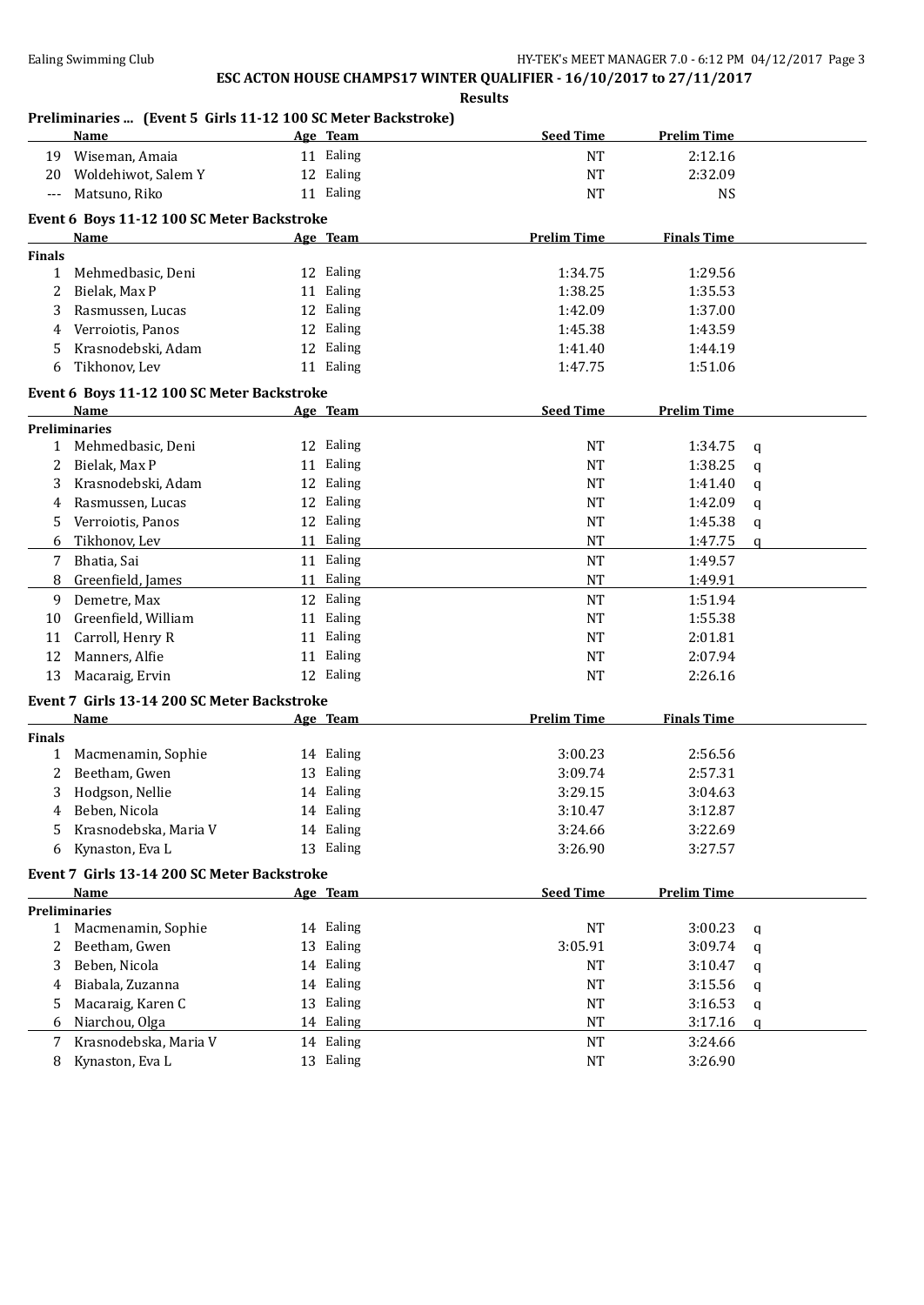**Results**

#### **Preliminaries ... (Event 7 Girls 13-14 200 SC Meter Backstroke)**

|               | <b>Name</b>                                     | Age Team  |                                          |   |
|---------------|-------------------------------------------------|-----------|------------------------------------------|---|
| 9             | Hodgson, Nellie                                 | 14 Ealing | 3:10.10<br>3:29.15                       |   |
| 10            | Thakore, Anaiya                                 | 14 Ealing | <b>NT</b><br>3:30.00                     |   |
| 11            | Psarri, Konstantina                             | 14 Ealing | <b>NT</b><br>3:34.75                     |   |
| 12            | Savvanidis, Danae                               | 14 Ealing | <b>NT</b><br>3:40.87                     |   |
| 13            | Streltsova, Sofia                               | 14 Ealing | <b>NT</b><br>3:42.72                     |   |
| ---           | Egelie, Francine                                | 14 Ealing | NT<br>X3:05.75                           |   |
| ---           | Couffon, Anya J                                 | 13 Ealing | <b>NS</b><br><b>NT</b>                   |   |
|               | Event 8 Boys 13-14 200 SC Meter Backstroke      |           |                                          |   |
|               | <b>Name</b>                                     | Age Team  | <b>Prelim Time</b><br><b>Finals Time</b> |   |
| <b>Finals</b> |                                                 |           |                                          |   |
| $\mathbf{1}$  | Takizawa, Asahi                                 | 14 Ealing | 2:52.18<br>2:41.84                       |   |
| 2             | Krynski, Jacek                                  | 14 Ealing | 3:07.50<br>2:55.68                       |   |
| 3             | Savvanidis, Philippos                           | 13 Ealing | 2:56.78<br>3:11.59                       |   |
| 4             | Bouchenaf, Adam                                 | 13 Ealing | 3:05.75<br>2:59.78                       |   |
| 5             | Savoia, Luca                                    | 14 Ealing | 3:07.50<br>3:04.68                       |   |
| 6             | Quickenden, Fraser J                            | 14 Ealing | 3:09.66<br>3:06.22                       |   |
|               |                                                 |           |                                          |   |
|               | Event 8 Boys 13-14 200 SC Meter Backstroke      |           |                                          |   |
|               | Name                                            | Age Team  | <b>Seed Time</b><br><b>Prelim Time</b>   |   |
|               | <b>Preliminaries</b>                            | 14 Ealing | NT                                       |   |
| 1             | Takizawa, Asahi                                 |           | 2:52.18                                  | q |
| 2             | Jones, Oscar<br>Bouchenaf, Adam                 | 14 Ealing | <b>NT</b><br>2:59.72                     | q |
| 3             |                                                 | 13 Ealing | <b>NT</b><br>3:05.75                     | q |
| $*4$          | Savoia, Luca                                    | 14 Ealing | <b>NT</b><br>3:07.50                     | q |
| $*4$          | Krynski, Jacek                                  | 14 Ealing | 3:18.02<br>3:07.50                       | q |
| 6             | Quickenden, Fraser J                            | 14 Ealing | <b>NT</b><br>3:09.66                     | a |
| 7             | Savvanidis, Philippos                           | 13 Ealing | $\rm{NT}$<br>3:11.59                     |   |
| 8             | Stojsavljevic, Savo                             | 13 Ealing | <b>NT</b><br>3:13.00                     |   |
| 9             | De Zoysa, Joshua                                | 13 Ealing | <b>NT</b><br>3:18.38                     |   |
| 10            | Vrljic, Luka                                    | 14 Ealing | 3:26.40<br>NT                            |   |
| 11            | Obiamiwe, Chidi                                 | 14 Ealing | <b>NT</b><br>3:54.00                     |   |
| $---$         | Sanader, Luka                                   | 14 Ealing | <b>NT</b><br><b>NS</b>                   |   |
| $---$         | Stevens, Peter                                  | 13 Ealing | <b>NS</b><br><b>NT</b>                   |   |
|               | Event 9 Girls 15 & Over 200 SC Meter Backstroke |           |                                          |   |
|               | <b>Name</b>                                     | Age Team  | <b>Prelim Time</b><br><b>Finals Time</b> |   |
| <b>Finals</b> |                                                 |           |                                          |   |
| 1             | Krynska, Agatka                                 | 17 Ealing | 2:49.56<br>2:49.10                       |   |
| 2             | Elkholy, Habiba                                 | 17 Ealing | 2:58.53<br>2:55.47                       |   |
| 3             | Bryce, Emily                                    | 16 Ealing | 2:58.22<br>2:58.40                       |   |
| 4             | Gorman, Sorcha                                  | 18 Ealing | 3:20.00<br>3:08.38                       |   |
| 5             | Macyte, Rugile                                  | 15 Ealing | 3:15.00<br>3:21.16                       |   |
|               | Event 9 Girls 15 & Over 200 SC Meter Backstroke |           |                                          |   |
|               | Name                                            | Age Team  | <b>Seed Time</b><br><b>Prelim Time</b>   |   |
|               | <b>Preliminaries</b>                            |           |                                          |   |
|               | 1 Krynska, Agatka                               | 17 Ealing | NT<br>2:49.56                            | q |
| 2             | Bryce, Emily                                    | 16 Ealing | 2:56.70<br>2:58.40                       | q |
| 3             | Elkholy, Habiba                                 | 17 Ealing | NT<br>2:58.53                            | q |
| 4             | Psarri, Eirini                                  | 16 Ealing | 2:57.78<br>3:05.50                       | q |
| 5.            | Macyte, Rugile                                  | 15 Ealing | NT<br>3:15.00                            | q |
|               |                                                 |           |                                          |   |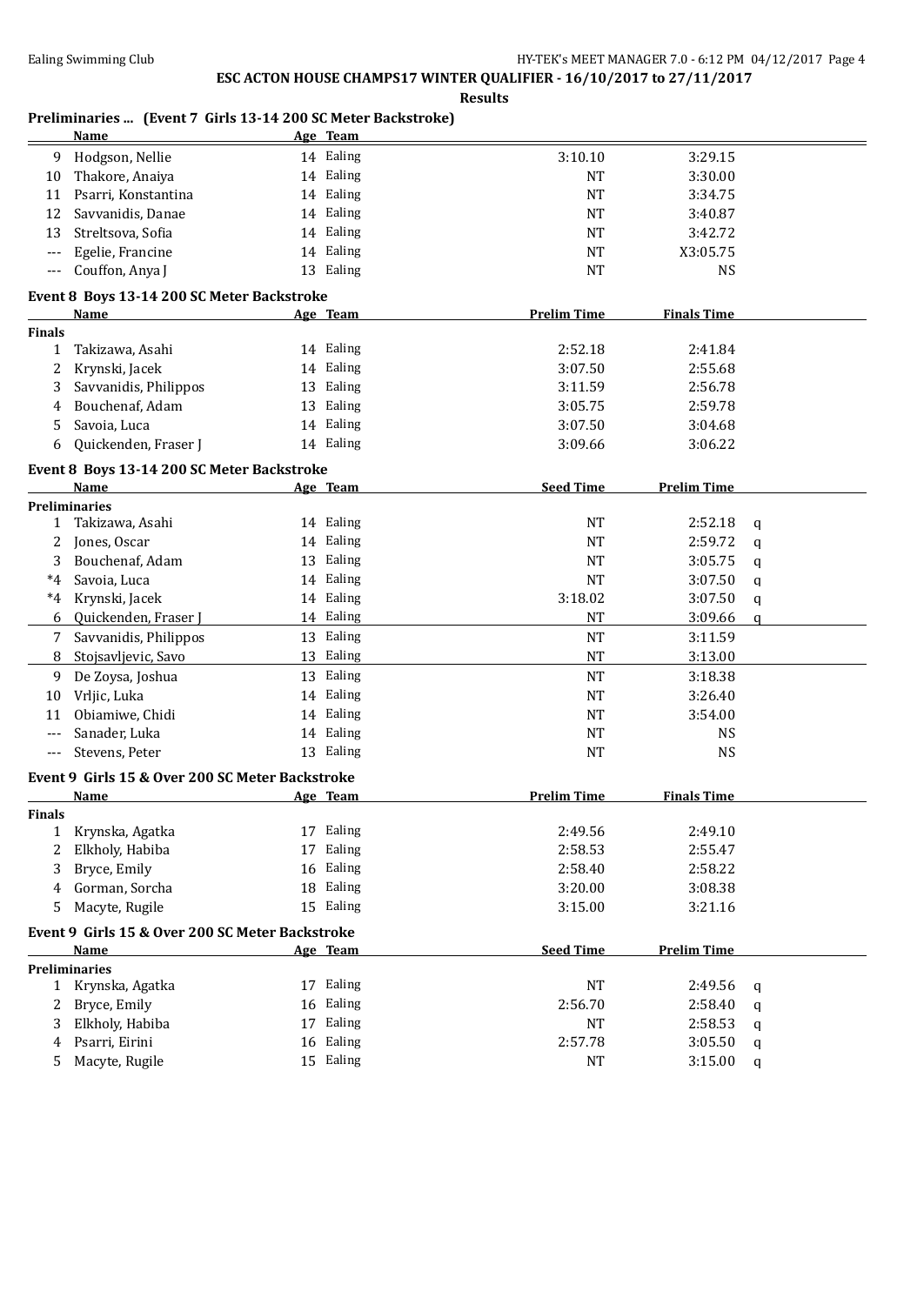**Results**

#### **Preliminaries ... (Event 9 Girls 15 & Over 200 SC Meter Backstroke)**

|                    | Name                                            | Age Team  | <b>Seed Time</b>   | <b>Prelim Time</b> |              |
|--------------------|-------------------------------------------------|-----------|--------------------|--------------------|--------------|
|                    | 6 Gorman, Sorcha                                | 18 Ealing | <b>NT</b>          | 3:20.00            | $\mathbf{q}$ |
| 7                  | Booth, Iris                                     | 15 Ealing | 3:06.02            | 3:26.50            |              |
| $---$              | Couffon, Margaux                                | 16 Ealing | <b>NT</b>          | <b>NS</b>          |              |
|                    |                                                 |           |                    |                    |              |
|                    | Event 10 Boys 15 & Over 200 SC Meter Backstroke |           |                    |                    |              |
|                    | <b>Name</b>                                     | Age Team  | <b>Prelim Time</b> | <b>Finals Time</b> |              |
| <b>Finals</b><br>1 | Elkholy, Seif                                   | 17 Ealing | 2:41.27            | 2:37.44            |              |
|                    |                                                 | 15 Ealing |                    |                    |              |
| 2                  | Fackney, Bailey G                               |           | 2:52.44            | 2:49.13            |              |
| *3                 | Madi, Wadih                                     | 17 Ealing | 3:05.78            | 3:02.47            |              |
| *3                 | Ziniak, Alexander                               | 16 Ealing | 3:05.85            | 3:02.47            |              |
| 5.                 | Decermic, Milos                                 | 15 Ealing | 3:00.00            | 3:03.59            |              |
|                    | Event 10 Boys 15 & Over 200 SC Meter Backstroke |           |                    |                    |              |
|                    | Name                                            | Age Team  | <b>Seed Time</b>   | <b>Prelim Time</b> |              |
|                    | <b>Preliminaries</b>                            |           |                    |                    |              |
| $\mathbf{1}$       | Elkholy, Seif                                   | 17 Ealing | <b>NT</b>          | 2:41.27            | q            |
| 2                  | Fackney, Bailey G                               | 15 Ealing | 3:10.46            | 2:52.44            | q            |
| 3                  | Decermic, Milos                                 | 15 Ealing | NT                 | 3:00.00            | q            |
| 4                  | De Zoysa, Julian                                | 15 Ealing | <b>NT</b>          | 3:02.84            | q            |
| 5.                 | Madi, Wadih                                     | 17 Ealing | <b>NT</b>          | 3:05.78            | $\mathbf q$  |
| 6                  | Ziniak, Alexander                               | 16 Ealing | 3:15.70            | 3:05.85            | q            |
| 7                  | Craig, William                                  | 16 Ealing | NT                 | 3:15.18            |              |
| 8                  | Szyszko, Richard                                | 17 Ealing | <b>NT</b>          | 3:21.21            |              |
|                    |                                                 |           |                    |                    |              |
|                    | Event 11 Girls 8 & Under 50 SC Meter Freestyle  |           |                    |                    |              |
| <b>Finals</b>      | Name                                            | Age Team  | <b>Prelim Time</b> | <b>Finals Time</b> |              |
|                    | 1 Takizawa, Hinano                              | 8 Ealing  | 44.47              | 46.12              |              |
| 2                  | Rasmussen, Mia                                  | 8 Ealing  | 52.96              | 52.93              |              |
|                    |                                                 |           |                    |                    |              |
|                    | Event 11 Girls 8 & Under 50 SC Meter Freestyle  |           |                    |                    |              |
|                    | Name                                            | Age Team  | <b>Seed Time</b>   | <b>Prelim Time</b> |              |
|                    | <b>Preliminaries</b>                            |           |                    |                    |              |
|                    | 1 Takizawa, Hinano                              | 8 Ealing  | NT                 | 44.47              | q            |
|                    | Rasmussen, Mia                                  | 8 Ealing  | <b>NT</b>          | 52.96              | q            |
|                    | Event 12 Boys 8 & Under 50 SC Meter Freestyle   |           |                    |                    |              |
|                    | <b>Name</b>                                     | Age Team  | <b>Prelim Time</b> | <b>Finals Time</b> |              |
| Finals             |                                                 |           |                    |                    |              |
|                    | 1 Wakamatsu, Daigo                              | 8 Ealing  | 39.91              | 43.75              |              |
|                    | 2 Griffiths, Barney                             | 8 Ealing  | 54.41              | 55.32              |              |
|                    | Event 12 Boys 8 & Under 50 SC Meter Freestyle   |           |                    |                    |              |
|                    | Name                                            | Age Team  | <b>Seed Time</b>   | <b>Prelim Time</b> |              |
|                    | <b>Preliminaries</b>                            |           |                    |                    |              |
|                    | 1 Wakamatsu, Daigo                              | 8 Ealing  | NT                 | 39.91              | q            |
|                    | 2 Griffiths, Barney                             | 8 Ealing  | NT                 | 54.41              | q            |
|                    |                                                 |           |                    |                    |              |
|                    | Event 13 Girls 9-10 50 SC Meter Freestyle       |           |                    |                    |              |
|                    | <b>Name</b>                                     | Age Team  | <b>Prelim Time</b> | <b>Finals Time</b> |              |
| <b>Finals</b>      |                                                 |           |                    |                    |              |
|                    | 1 Crawford, Florence A                          | 9 Ealing  | 42.94              | 43.44              |              |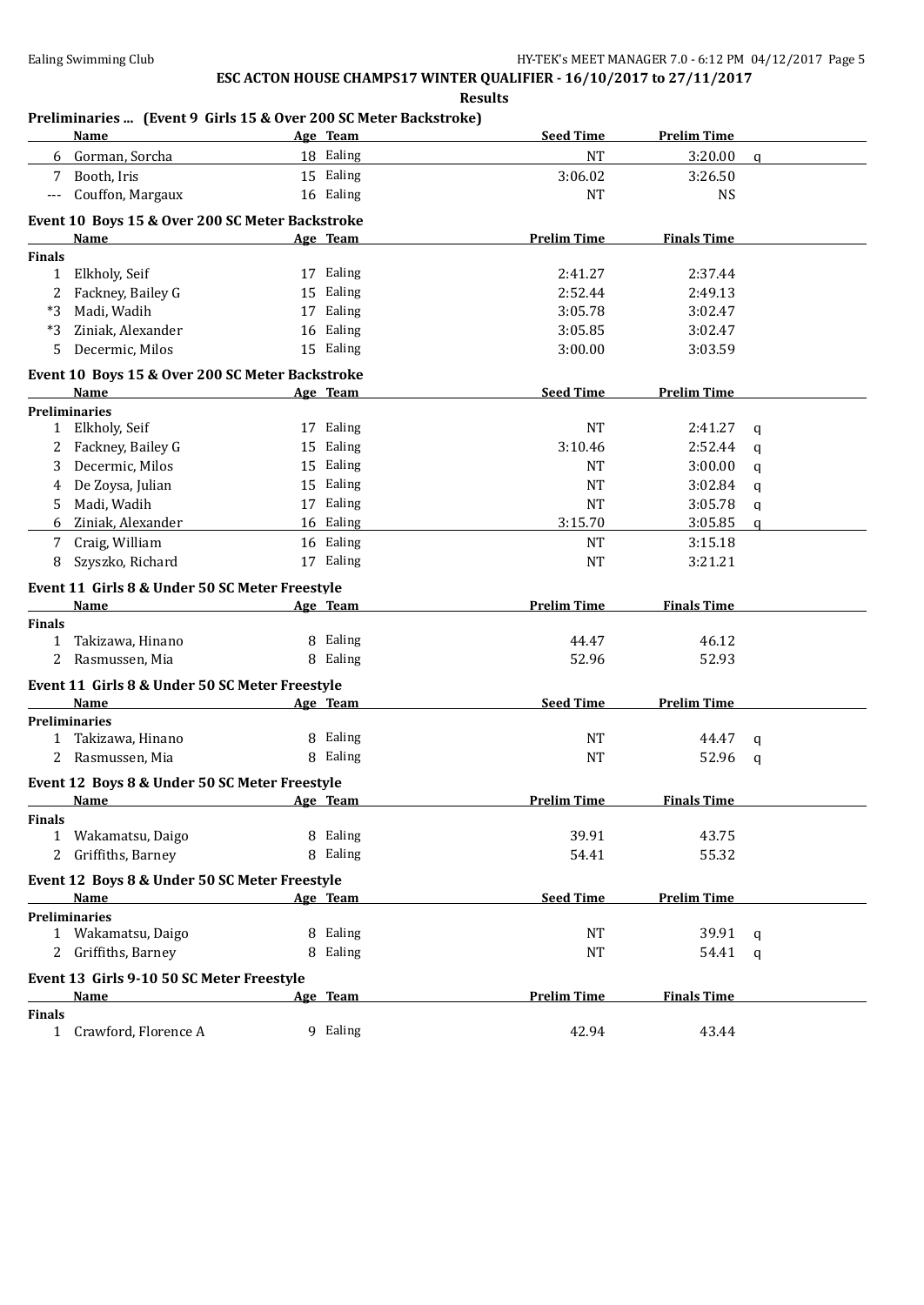|              | Finals  (Event 13 Girls 9-10 50 SC Meter Freestyle) |    |           |                    |                    |             |
|--------------|-----------------------------------------------------|----|-----------|--------------------|--------------------|-------------|
|              | Name                                                |    | Age Team  | <b>Prelim Time</b> | <b>Finals Time</b> |             |
| $2^{\circ}$  | Rotko, Sophia                                       |    | 10 Ealing | 48.44              | 43.53              |             |
| 3            | Blenkinsop, Eve                                     |    | 9 Ealing  | 46.76              | 44.72              |             |
| 4            | Keating, Ciara                                      | 10 | Ealing    | 44.50              | 45.66              |             |
| 5            | Wood, Ruby L                                        | 10 | Ealing    | 49.38              | 49.47              |             |
| 6            | Grant, Myriam                                       |    | 10 Ealing | 49.60              | 52.00              |             |
|              | Event 13 Girls 9-10 50 SC Meter Freestyle           |    |           |                    |                    |             |
|              | Name                                                |    | Age Team  | <b>Seed Time</b>   | <b>Prelim Time</b> |             |
|              | <b>Preliminaries</b>                                |    |           |                    |                    |             |
| $\mathbf{1}$ | Crawford, Florence A                                |    | 9 Ealing  | 42.47              | 42.94              | q           |
| 2            | Keating, Ciara                                      |    | 10 Ealing | 47.58              | 44.50              | $\mathbf q$ |
| 3            | Blenkinsop, Eve                                     | 9  | Ealing    | NT                 | 46.76              | q           |
| 4            | Rotko, Sophia                                       |    | 10 Ealing | <b>NT</b>          | 48.44              | $\mathbf q$ |
| 5            | Wood, Ruby L                                        |    | 10 Ealing | <b>NT</b>          | 49.38              | q           |
| 6            | Grant, Myriam                                       | 10 | Ealing    | <b>NT</b>          | 49.60              | $\mathbf q$ |
| 7            | Elliott, Maddie R                                   |    | 10 Ealing | <b>NT</b>          | 50.16              |             |
| 8            | Nurnberg, Silvia L                                  |    | 9 Ealing  | <b>NT</b>          | 52.59              |             |
| 9            | McGillveray, Isabella H                             |    | 9 Ealing  | <b>NT</b>          | 53.87              |             |
| 10           | Keegan, Ellie M                                     |    | 10 Ealing | <b>NT</b>          | 54.75              |             |
| 11           | Elliott, Serena B                                   | 9  | Ealing    | <b>NT</b>          | 56.13              |             |
| 12           | Ashworth, Rachel                                    |    | 10 Ealing | <b>NT</b>          | 56.18              |             |
| 13           | Clarke, Orla M                                      | 9  | Ealing    | <b>NT</b>          | 56.97              |             |
| 14           | Boyle, Tara E                                       | 9  | Ealing    | <b>NT</b>          | 57.50              |             |
| 15           | Afonso, Ndia C                                      | 9  | Ealing    | <b>NT</b>          | 1:01.00            |             |
| $---$        | Campbell-Wheeler, Tilly M                           |    | 10 Ealing | <b>NT</b>          | <b>NS</b>          |             |
|              | Event 14 Boys 9-10 50 SC Meter Freestyle            |    |           |                    |                    |             |
|              | Name                                                |    | Age Team  | <b>Prelim Time</b> | <b>Finals Time</b> |             |
| Finals       |                                                     |    |           |                    |                    |             |
| $\mathbf{1}$ | Streltsov, Daniel                                   |    | 9 Ealing  | 37.78              | 35.78              |             |
| 2            | Bowden, Jake R                                      | 9  | Ealing    | 42.66              | 41.59              |             |
| 3            | Savvanidis, Alexandros                              | 9  | Ealing    | 43.03              | 44.32              |             |
| 4            | Sakayama, Koudai                                    | 10 | Ealing    | 44.97              | 44.94              |             |
| 5            | Beshay, Antony F                                    | 10 | Ealing    | 47.06              | 48.12              |             |
| 6            | Bowden, Zachary H                                   | 9  | Ealing    | 55.44              | 52.00              |             |
|              | Event 14 Boys 9-10 50 SC Meter Freestyle            |    |           |                    |                    |             |
|              | Name                                                |    | Age Team  | <b>Seed Time</b>   | <b>Prelim Time</b> |             |
|              | <b>Preliminaries</b>                                |    |           |                    |                    |             |
| 1            | Streltsov, Daniel                                   |    | 9 Ealing  | 35.50              | 37.78              | q           |
| 2            | Sitaras, Panos                                      |    | 10 Ealing | NT                 | 41.28              | q           |
| 3            | Bowden, Jake R                                      | 9  | Ealing    | 58.97              | 42.66              | q           |
| 4            | Savvanidis, Alexandros                              | 9  | Ealing    | NT                 | 43.03              | q           |
| 5            | Jansen, Daniel                                      | 9  | Ealing    | <b>NT</b>          | 43.63              | q           |
| 6            | Sakayama, Koudai                                    |    | 10 Ealing | 43.78              | 44.97              | q           |
| 7            | Beshay, Antony F                                    | 10 | Ealing    | <b>NT</b>          | 47.06              |             |
| 8            | Bowden, Zachary H                                   | 9  | Ealing    | 1:09.06            | 55.44              |             |
|              | Event 15 Girls 11-12 100 SC Meter Freestyle         |    |           |                    |                    |             |
|              | <b>Name</b>                                         |    | Age Team  | <b>Prelim Time</b> | <b>Finals Time</b> |             |
| Finals       |                                                     |    |           |                    |                    |             |
|              | 1 Bowden, Ellie S                                   |    | 12 Ealing | 1:22.47            | 1:23.41            |             |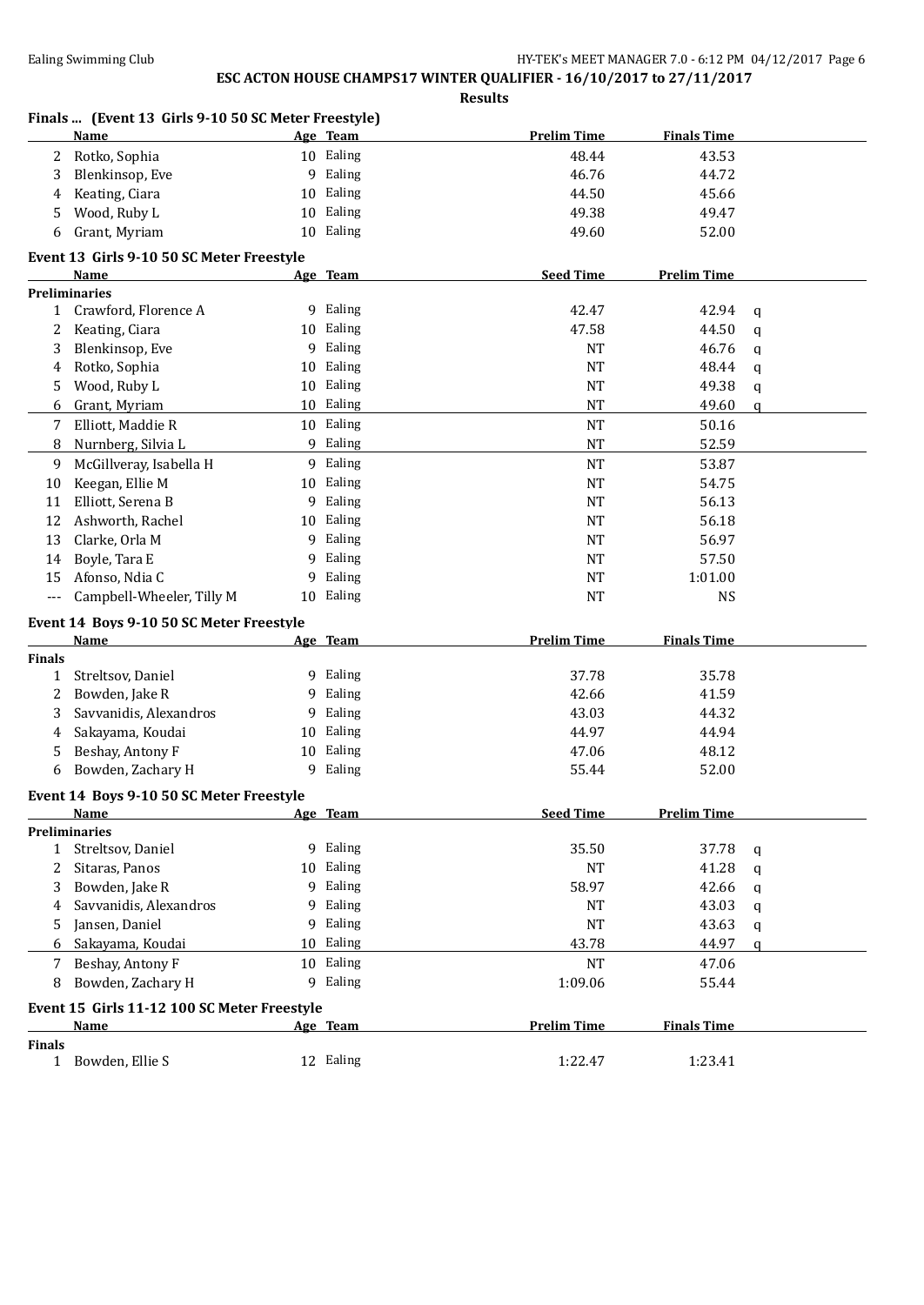|               | Finals  (Event 15 Girls 11-12 100 SC Meter Freestyle) |           |                    |                    |              |
|---------------|-------------------------------------------------------|-----------|--------------------|--------------------|--------------|
|               | <b>Name</b>                                           | Age Team  | <b>Prelim Time</b> | <b>Finals Time</b> |              |
| 2             | Wakamatsu, Miyu                                       | 11 Ealing | 1:25.53            | 1:27.31            |              |
| 3             | Bryce, Molly E                                        | 12 Ealing | 1:34.19            | 1:28.25            |              |
| 4             | Benderdouche Anouti, Sara                             | 12 Ealing | 1:35.57            | 1:32.03            |              |
| 5             | Nurnberg, Elena S                                     | 12 Ealing | 1:36.06            | 1:38.84            |              |
| 6             | Macyte, Esmile                                        | 12 Ealing | 1:35.59            | 1:39.97            |              |
|               | Event 15 Girls 11-12 100 SC Meter Freestyle           |           |                    |                    |              |
|               | Name                                                  | Age Team  | <b>Seed Time</b>   | <b>Prelim Time</b> |              |
|               | <b>Preliminaries</b>                                  |           |                    |                    |              |
|               | 1 Bowden, Ellie S                                     | 12 Ealing | 1:21.93            | 1:22.47            | q            |
| 2             | Wakamatsu, Miyu                                       | 11 Ealing | NT                 | 1:25.53            | $\mathbf q$  |
| 3             | Jansen, Katherine                                     | 11 Ealing | NT                 | 1:27.09            | q            |
| 4             | Bryce, Molly E                                        | 12 Ealing | NT                 | 1:34.19            | q            |
| 5             | Fackney, Hanna R                                      | 12 Ealing | <b>NT</b>          | 1:34.82            | q            |
| 6             | Benderdouche Anouti, Sara                             | 12 Ealing | <b>NT</b>          | 1:35.57            | $\mathbf{q}$ |
| 7             | Macyte, Esmile                                        | 12 Ealing | <b>NT</b>          | 1:35.59            |              |
| 8             | Nurnberg, Elena S                                     | 12 Ealing | <b>NT</b>          | 1:36.06            |              |
| 9             | McDonagh, Milly G                                     | 12 Ealing | <b>NT</b>          | 1:38.09            |              |
| 10            | Yamasaki, Airi                                        | 11 Ealing | <b>NT</b>          | 1:38.68            |              |
| 11            | Pollock, Flora J                                      | 11 Ealing | <b>NT</b>          | 1:39.03            |              |
| 12            | Hunter, Lilly-Mae L                                   | 11 Ealing | <b>NT</b>          | 1:41.57            |              |
| 13            | Mehmedbasic, Luna                                     | 11 Ealing | <b>NT</b>          | 1:48.06            |              |
| 14            | Malley, Ilayda L                                      | 11 Ealing | <b>NT</b>          | 1:52.65            |              |
| 15            | Warrillow, Isabella F                                 | 12 Ealing | <b>NT</b>          | 1:53.22            |              |
| 16            | Feo-Isaac, Eden                                       | 11 Ealing | <b>NT</b>          | 1:56.89            |              |
| 17            | Quickenden, Eloise G                                  | 11 Ealing | <b>NT</b>          | 1:58.94            |              |
| 18            | Gibney, Lile Marie M                                  | 11 Ealing | NT                 | 2:00.87            |              |
| 19            | Wiseman, Amaia                                        | 11 Ealing | NT                 | 2:07.62            |              |
| 20            | Woldehiwot, Salem Y                                   | 12 Ealing | NT                 | 2:25.78            |              |
| $---$         | Matsuno, Riko                                         | 11 Ealing | <b>NT</b>          | <b>NS</b>          |              |
|               |                                                       |           |                    |                    |              |
|               | Event 16 Boys 11-12 100 SC Meter Freestyle            |           |                    |                    |              |
|               | <b>Name</b>                                           | Age Team  | <b>Prelim Time</b> | <b>Finals Time</b> |              |
| <b>Finals</b> |                                                       |           |                    |                    |              |
| 1             | Mehmedbasic, Deni                                     | 12 Ealing | 1:20.97            | 1:19.29            |              |
| 2             | Rasmussen, Lucas                                      | 12 Ealing | 1:28.75            | 1:24.53            |              |
| 3             | Bielak, Max P                                         | 11 Ealing | 1:31.46            | 1:27.40            |              |
| 4             | Verroiotis, Panos                                     | 12 Ealing | 1:29.56            | 1:27.97            |              |
| 5             | Krasnodebski, Adam                                    | 12 Ealing | 1:31.22            | 1:28.81            |              |
| 6             | Greenfield, James                                     | 11 Ealing | 1:37.34            | 1:31.93            |              |
|               | Event 16 Boys 11-12 100 SC Meter Freestyle            |           |                    |                    |              |
|               | Name                                                  | Age Team  | <b>Seed Time</b>   | <b>Prelim Time</b> |              |
|               | <b>Preliminaries</b>                                  |           |                    |                    |              |
| 1             | Mehmedbasic, Deni                                     | 12 Ealing | NT                 | 1:20.97            | q            |
| 2             | Rasmussen, Lucas                                      | 12 Ealing | NT                 | 1:28.75            | $\mathbf q$  |
| 3             | Verroiotis, Panos                                     | 12 Ealing | NT                 | 1:29.56            | q            |
| 4             | Krasnodebski, Adam                                    | 12 Ealing | NT                 | 1:31.22            | q            |
| 5             | Bielak, Max P                                         | 11 Ealing | <b>NT</b>          | 1:31.46            | q            |
| 6             | Greenfield, James                                     | 11 Ealing | <b>NT</b>          | 1:37.34            | q            |
| 7             | Tikhonov, Lev                                         | 11 Ealing | <b>NT</b>          | 1:40.37            |              |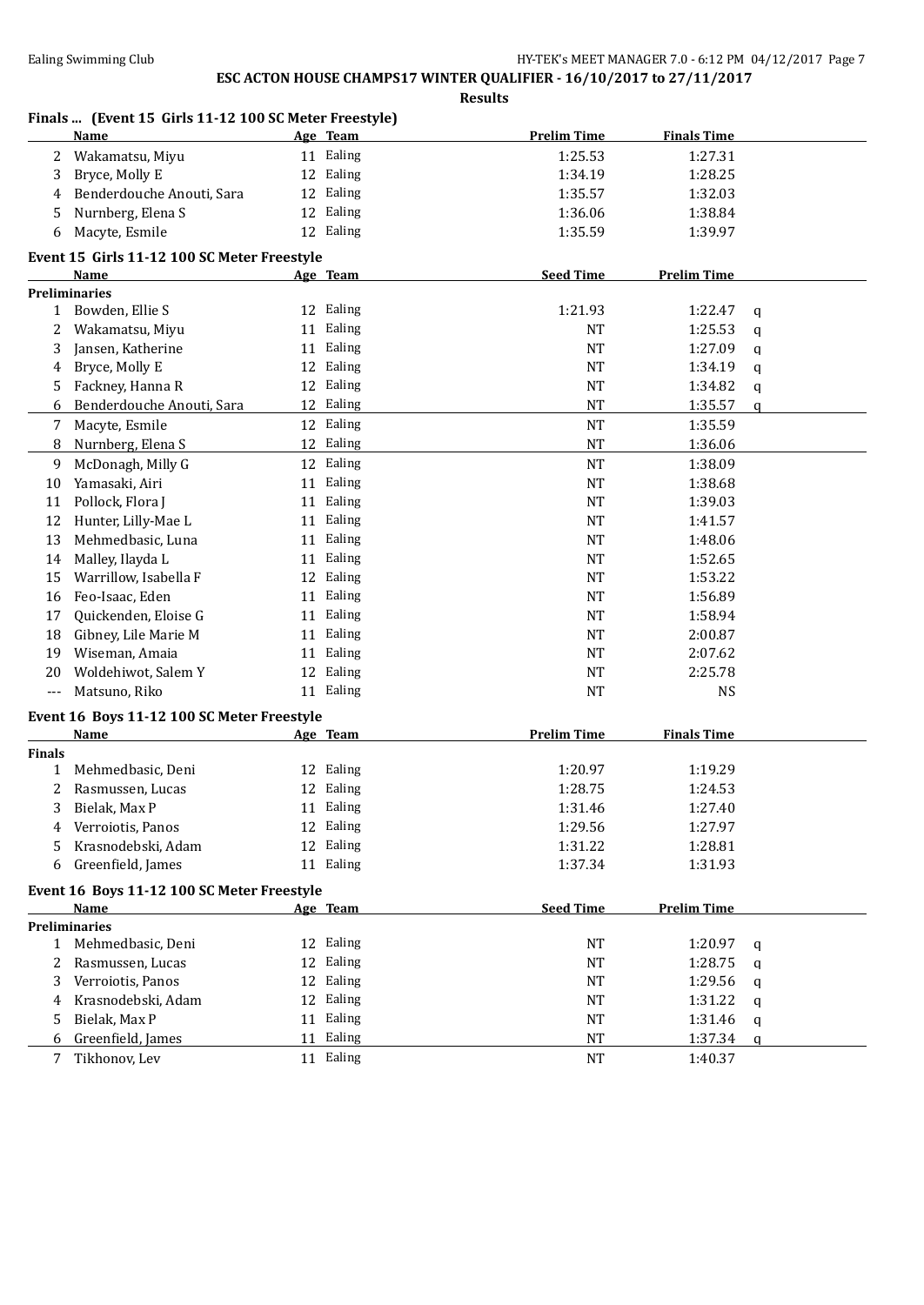**Results**

#### **Preliminaries ... (Event 16 Boys 11-12 100 SC Meter Freestyle)**

|               | <b>Name</b>                                 |    | Age Team  | <b>Seed Time</b>       | <b>Prelim Time</b>    |             |
|---------------|---------------------------------------------|----|-----------|------------------------|-----------------------|-------------|
| 8             | Manners, Alfie                              |    | 11 Ealing | <b>NT</b>              | 1:41.12               |             |
| 9             | Demetre, Max                                |    | 12 Ealing | <b>NT</b>              | 1:44.41               |             |
| 10            | Bhatia, Sai                                 |    | 11 Ealing | <b>NT</b>              | 1:49.10               |             |
| 11            | Carroll, Henry R                            |    | 11 Ealing | <b>NT</b>              | 1:51.44               |             |
| 12            | Macaraig, Ervin                             |    | 12 Ealing | <b>NT</b>              | 1:52.04               |             |
| 13            | Greenfield, William                         |    | 11 Ealing | <b>NT</b>              | 2:07.00               |             |
|               | Event 17 Girls 13-14 200 SC Meter Freestyle |    |           |                        |                       |             |
|               | <b>Name</b>                                 |    | Age Team  | <b>Prelim Time</b>     | <b>Finals Time</b>    |             |
| <b>Finals</b> |                                             |    |           |                        |                       |             |
| $\mathbf{1}$  | Streltsova, Sofia                           |    | 14 Ealing | 2:45.13                | 2:39.91               |             |
| 2             | Hodgson, Nellie                             |    | 14 Ealing | 2:44.16                | 2:41.94               |             |
| 3             | Beetham, Gwen                               |    | 13 Ealing | 2:45.46                | 2:43.50               |             |
| 4             | Macmenamin, Sophie                          |    | 14 Ealing | 2:52.94                | 2:47.93               |             |
| 5             | Beben, Nicola                               |    | 14 Ealing | 2:58.93                | 2:54.75               |             |
| 6             | Kynaston, Eva L                             |    | 13 Ealing | 3:20.60                | 3:29.97               |             |
|               |                                             |    |           |                        |                       |             |
|               | Event 17 Girls 13-14 200 SC Meter Freestyle |    |           |                        |                       |             |
|               | <b>Name</b><br><b>Preliminaries</b>         |    | Age Team  | <b>Seed Time</b>       | <b>Prelim Time</b>    |             |
| 1             | Hodgson, Nellie                             |    | 14 Ealing | 2:44.90                | 2:44.16               | q           |
| 2             | Streltsova, Sofia                           |    | 14 Ealing | 2:42.65                | 2:45.13               | q           |
| 3             | Beetham, Gwen                               |    | 13 Ealing | 2:50.87                | 2:45.46               | q           |
| 4             | Macmenamin, Sophie                          |    | 14 Ealing | <b>NT</b>              | 2:52.94               | q           |
| 5             | Beben, Nicola                               |    | 14 Ealing | <b>NT</b>              | 2:58.93               | $\mathbf q$ |
| 6             | Niarchou, Olga                              |    | 14 Ealing | <b>NT</b>              | 3:07.03               | $\mathbf q$ |
| 7             | Biabala, Zuzanna                            |    | 14 Ealing | <b>NT</b>              | 3:11.05               |             |
| 8             | Thakore, Anaiya                             |    | 14 Ealing | <b>NT</b>              | 3:13.00               |             |
|               | Savvanidis, Danae                           |    | 14 Ealing | <b>NT</b>              | 3:20.00               |             |
| 9             |                                             |    | 13 Ealing | <b>NT</b>              | 3:20.60               |             |
| 10<br>11      | Kynaston, Eva L<br>Krasnodebska, Maria V    |    | 14 Ealing | <b>NT</b>              | 3:24.09               |             |
|               |                                             | 13 | Ealing    |                        |                       |             |
| 12<br>13      | Macaraig, Karen C<br>Psarri, Konstantina    |    | 14 Ealing | <b>NT</b><br>3:36.32   | 3:44.19<br>3:47.31    |             |
|               |                                             |    | 14 Ealing |                        |                       |             |
| $---$         | Egelie, Francine                            |    | 13 Ealing | <b>NT</b><br><b>NT</b> | X2:49.25<br><b>NS</b> |             |
| $---$         | Couffon, Anya J                             |    |           |                        |                       |             |
|               | Event 18 Boys 13-14 200 SC Meter Freestyle  |    |           |                        |                       |             |
|               | Name                                        |    | Age Team  | <b>Prelim Time</b>     | <b>Finals Time</b>    |             |
| <b>Finals</b> |                                             |    |           |                        |                       |             |
| $\mathbf{1}$  | Takizawa, Asahi                             |    | 14 Ealing | 2:32.09                | 2:27.03               |             |
| 2             | Savvanidis, Philippos                       |    | 13 Ealing | 2:40.03                | 2:38.84               |             |
| $*3$          | Stojsavljevic, Savo                         |    | 13 Ealing | 2:47.81                | 2:40.06               |             |
| $*3$          | Bouchenaf, Adam                             | 13 | Ealing    | 2:47.81                | 2:40.06               |             |
| 5             | Krynski, Jacek                              |    | 14 Ealing | 2:50.40                | 2:40.25               |             |
| 6             | Quickenden, Fraser J                        |    | 14 Ealing | 2:47.44                | 2:44.78               |             |
|               | Event 18 Boys 13-14 200 SC Meter Freestyle  |    |           |                        |                       |             |
|               | Name                                        |    | Age Team  | <b>Seed Time</b>       | <b>Prelim Time</b>    |             |
|               | <b>Preliminaries</b>                        |    |           |                        |                       |             |
| $\mathbf{1}$  | Takizawa, Asahi                             |    | 14 Ealing | NT                     | 2:32.09               | q           |
| 2             | Jones, Oscar                                |    | 14 Ealing | <b>NT</b>              | 2:36.47               | q           |
| 3             | Savvanidis, Philippos                       |    | 13 Ealing | <b>NT</b>              | 2:40.03               | q           |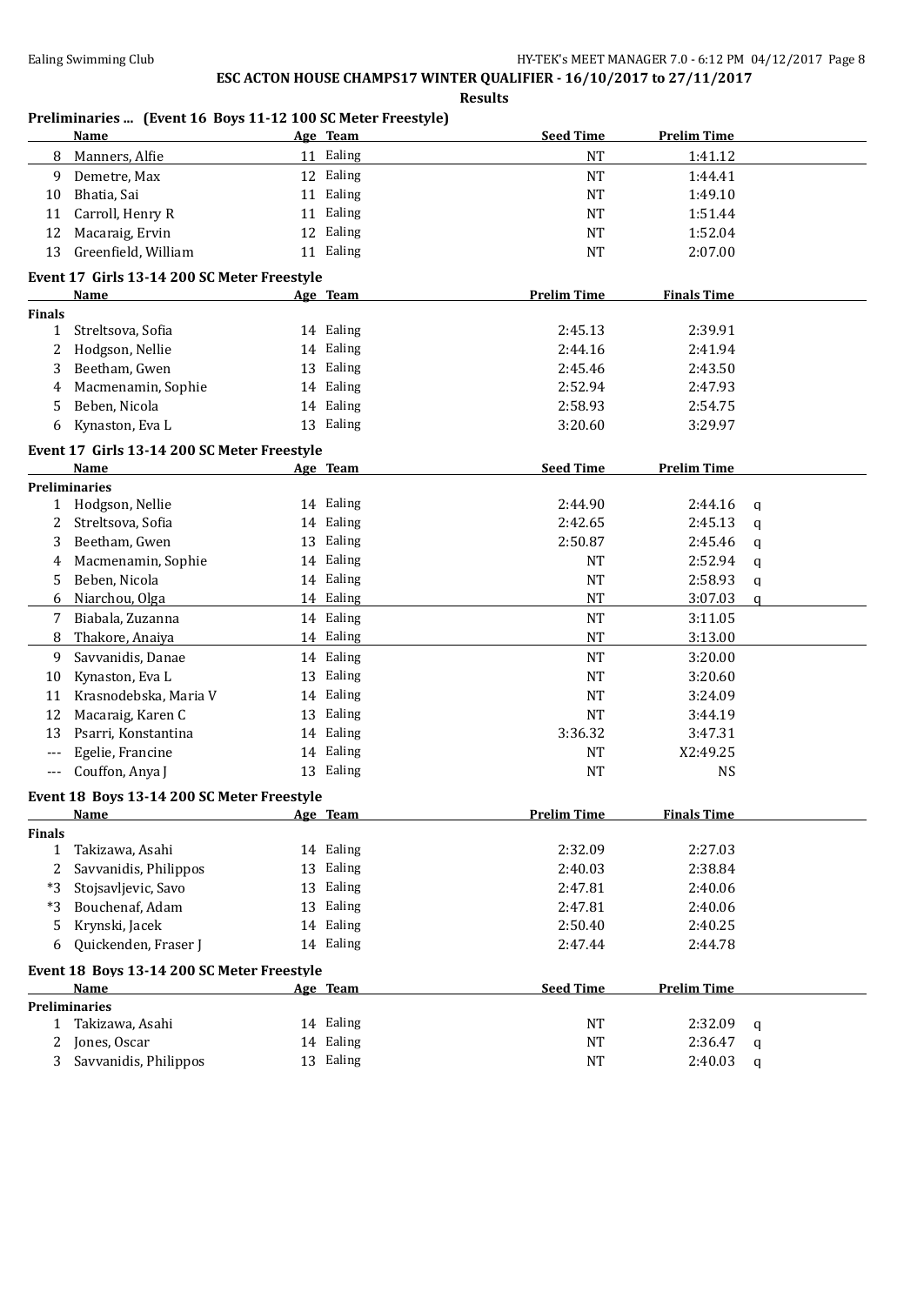**Results**

#### **Preliminaries ... (Event 18 Boys 13-14 200 SC Meter Freestyle)**

|               | <b>Name</b>                                     | Age Team  | <b>Seed Time</b>   | <b>Prelim Time</b> |              |
|---------------|-------------------------------------------------|-----------|--------------------|--------------------|--------------|
| 4             | Quickenden, Fraser J                            | 14 Ealing | <b>NT</b>          | 2:47.44            | $\mathbf q$  |
| *5            | Bouchenaf, Adam                                 | 13 Ealing | 2:47.06            | 2:47.81            | $\mathbf q$  |
| $*5$          | Stojsavljevic, Savo                             | 13 Ealing | <b>NT</b>          | 2:47.81            | q            |
| 7             | Krynski, Jacek                                  | 14 Ealing | 2:57.67            | 2:50.40            |              |
| 8             | Savoia, Luca                                    | 14 Ealing | <b>NT</b>          | 2:51.22            |              |
| 9             | Vrljic, Luka                                    | 14 Ealing | <b>NT</b>          | 3:11.12            |              |
|               |                                                 | 13 Ealing | <b>NT</b>          | 3:11.53            |              |
| 10            | De Zoysa, Joshua                                |           |                    |                    |              |
| 11            | Obiamiwe, Chidi                                 | 14 Ealing | <b>NT</b>          | 3:20.00            |              |
| $---$         | Stevens, Peter                                  | 13 Ealing | <b>NT</b>          | <b>NS</b>          |              |
| ---           | Sanader, Luka                                   | 14 Ealing | <b>NT</b>          | <b>NS</b>          |              |
|               | Event 19 Girls 15 & Over 200 SC Meter Freestyle |           |                    |                    |              |
|               | <b>Name</b>                                     | Age Team  | <b>Prelim Time</b> | <b>Finals Time</b> |              |
| <b>Finals</b> |                                                 |           |                    |                    |              |
| 1             | Krynska, Agatka                                 | 17 Ealing | 2:33.50            | 2:32.75            |              |
| 2             | Elkholy, Habiba                                 | 17 Ealing | 2:37.47            | 2:37.00            |              |
| 3             | Bryce, Emily                                    | 16 Ealing | 2:40.03            | 2:37.32            |              |
| 4             | Gorman, Sorcha                                  | 18 Ealing | 2:46.53            | 2:49.06            |              |
| 5.            | Macyte, Rugile                                  | 15 Ealing | 3:15.00            | 3:07.78            |              |
|               | Event 19 Girls 15 & Over 200 SC Meter Freestyle |           |                    |                    |              |
|               | <b>Name</b>                                     | Age Team  | <b>Seed Time</b>   | <b>Prelim Time</b> |              |
|               | <b>Preliminaries</b>                            |           |                    |                    |              |
|               | 1 Krynska, Agatka                               | 17 Ealing | 2:29.40            | 2:33.50            | q            |
| 2             | Elkholy, Habiba                                 | 17 Ealing | 2:25.99            | 2:37.47            | q            |
| 3             | Bryce, Emily                                    | 16 Ealing | 2:28.62            | 2:40.03            | q            |
| 4             | Gorman, Sorcha                                  | 18 Ealing | 3:05.60            | 2:46.53            | q            |
| 5             | Psarri, Eirini                                  | 16 Ealing | 2:32.30            | 2:57.63            | $\mathbf q$  |
| 6             | Booth, Iris                                     | 15 Ealing | 2:37.05            | 3:06.25            | $\mathbf{q}$ |
| 7             | Macyte, Rugile                                  | 15 Ealing | <b>NT</b>          | 3:15.00            |              |
| ---           | Couffon, Margaux                                | 16 Ealing | 2:54.63            | <b>NS</b>          |              |
|               | Event 20 Boys 15 & Over 200 SC Meter Freestyle  |           |                    |                    |              |
|               | <b>Name</b>                                     | Age Team  | <b>Prelim Time</b> | <b>Finals Time</b> |              |
| <b>Finals</b> |                                                 |           |                    |                    |              |
| $\mathbf{1}$  | Elkholy, Seif                                   | 17 Ealing | 2:21.35            | 2:16.34            |              |
| 2             | Madi, Wadih                                     | 17 Ealing | 2:42.87            | 2:36.81            |              |
| 3             | Fackney, Bailey G                               | 15 Ealing | 2:42.78            | 2:45.53            |              |
|               | Decermic, Milos                                 | 15 Ealing | 2:46.00            | 2:47.88            |              |
| 4             | Ziniak, Alexander                               | 16 Ealing | 2:42.06            | 2:52.44            |              |
| 5             |                                                 |           |                    |                    |              |
|               | Event 20 Boys 15 & Over 200 SC Meter Freestyle  |           |                    |                    |              |
|               | Name                                            | Age Team  | <b>Seed Time</b>   | <b>Prelim Time</b> |              |
|               | <b>Preliminaries</b>                            |           |                    |                    |              |
|               | 1 Elkholy, Seif                                 | 17 Ealing | 2:23.78            | 2:21.35            | q            |
| 2             | De Zoysa, Julian                                | 15 Ealing | NT                 | 2:40.35            | $\mathbf q$  |
| 3             | Ziniak, Alexander                               | 16 Ealing | 2:58.15            | 2:42.06            | q            |
| 4             | Fackney, Bailey G                               | 15 Ealing | NT                 | 2:42.78            | q            |
| 5.            | Madi, Wadih                                     | 17 Ealing | 2:32.01            | 2:42.87            | q            |
| 6             | Decermic, Milos                                 | 15 Ealing | <b>NT</b>          | 2:46.00            | a            |
| 7             | Craig, William                                  | 16 Ealing | <b>NT</b>          | 2:50.81            |              |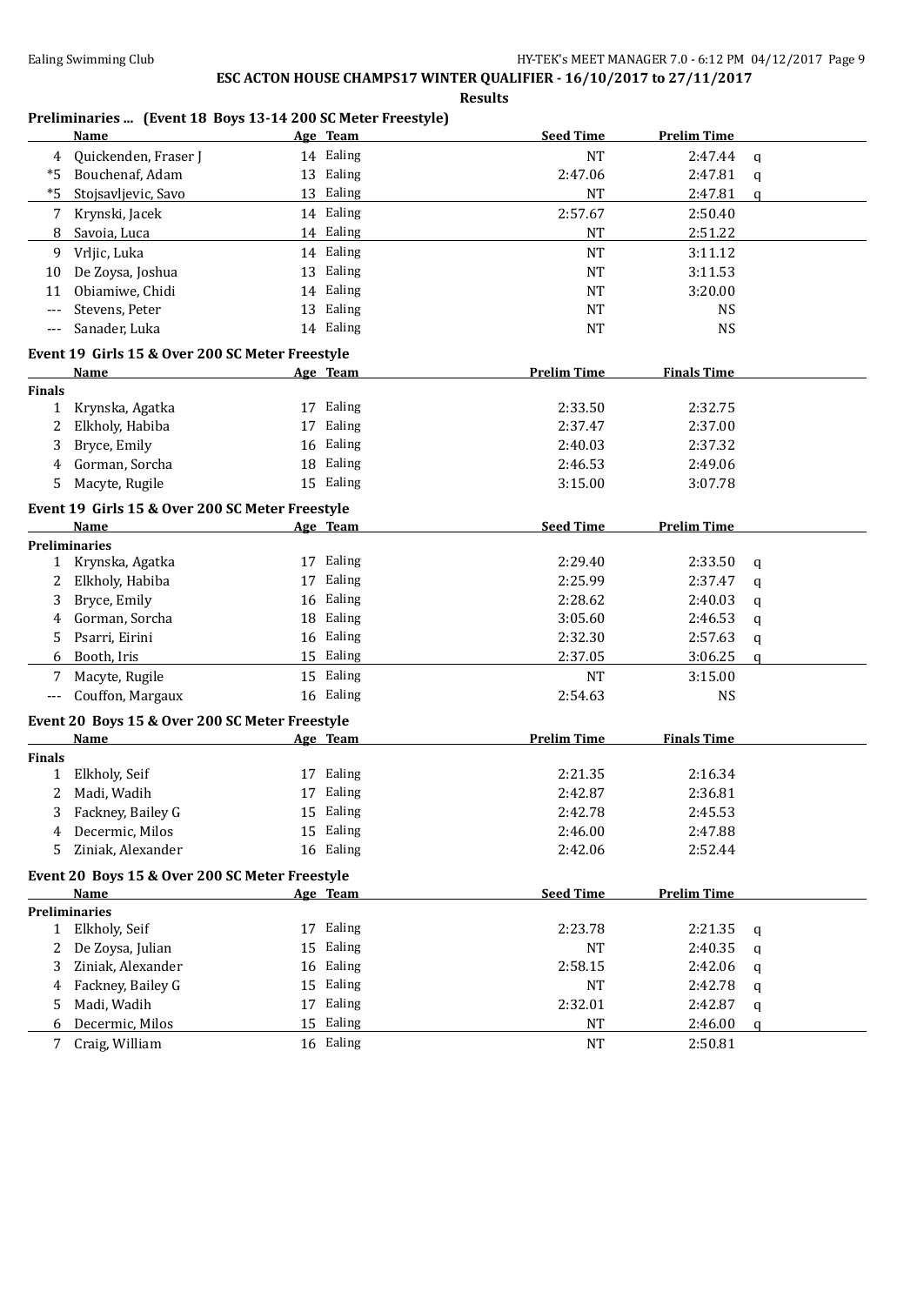**Results**

#### **Preliminaries ... (Event 20 Boys 15 & Over 200 SC Meter Freestyle)**

|               | <b>Name</b>                                         |    | Age Team        | <b>Seed Time</b>   | <b>Prelim Time</b> |   |
|---------------|-----------------------------------------------------|----|-----------------|--------------------|--------------------|---|
| 8             | Szyszko, Richard                                    |    | 17 Ealing       | <b>NT</b>          | 3:18.43            |   |
|               | Event 21 Girls 8 & Under 50 SC Meter Breaststroke   |    |                 |                    |                    |   |
|               | Name                                                |    | Age Team        | <b>Prelim Time</b> | <b>Finals Time</b> |   |
| <b>Finals</b> |                                                     |    |                 |                    |                    |   |
| $\mathbf{1}$  | Takizawa, Hinano                                    |    | 8 Ealing        | 1:01.21            | 59.19              |   |
| 2             | Rasmussen, Mia                                      |    | 8 Ealing        | 1:07.06            | 1:04.34            |   |
|               | Event 21 Girls 8 & Under 50 SC Meter Breaststroke   |    |                 |                    |                    |   |
|               | Name                                                |    | Age Team        | <b>Seed Time</b>   | <b>Prelim Time</b> |   |
|               | <b>Preliminaries</b>                                |    |                 |                    |                    |   |
|               | 1 Takizawa, Hinano                                  |    | 8 Ealing        | NT                 | 1:01.21            | q |
|               | 2 Rasmussen, Mia                                    |    | 8 Ealing        | NT                 | 1:07.06            | q |
|               | Event 22 Boys 8 & Under 50 SC Meter Breaststroke    |    |                 |                    |                    |   |
|               | <b>Name</b>                                         |    | Age Team        | <b>Prelim Time</b> | <b>Finals Time</b> |   |
| <b>Finals</b> |                                                     |    |                 |                    |                    |   |
|               | 1 Wakamatsu, Daigo                                  |    | 8 Ealing        | 1:01.06            | 1:00.03            |   |
|               | 2 Griffiths, Barney                                 |    | 8 Ealing        | 1:18.62            | 1:11.19            |   |
|               | Event 22 Boys 8 & Under 50 SC Meter Breaststroke    |    |                 |                    |                    |   |
|               | Name                                                |    | Age Team        | <b>Seed Time</b>   | <b>Prelim Time</b> |   |
|               | <b>Preliminaries</b>                                |    |                 |                    |                    |   |
|               | 1 Wakamatsu, Daigo                                  |    | 8 Ealing        | NT                 | 1:01.06            | q |
|               | 2 Griffiths, Barney                                 |    | 8 Ealing        | NT                 | 1:18.62            | q |
|               | Event 23 Girls 9-10 50 SC Meter Breaststroke        |    |                 |                    |                    |   |
|               | <b>Name</b>                                         |    | Age Team        | <b>Prelim Time</b> | <b>Finals Time</b> |   |
| <b>Finals</b> |                                                     |    |                 |                    |                    |   |
| $\mathbf{1}$  | Crawford, Florence A                                |    | 9 Ealing        | 58.65              | 57.81              |   |
| 2             | Blenkinsop, Eve                                     |    | 9 Ealing        | 1:01.72            | 59.00              |   |
| 3             | Rotko, Sophia                                       |    | 10 Ealing       | 1:03.47            | 1:00.62            |   |
|               | Grant, Myriam                                       |    | 10 Ealing       | 1:03.53            | 1:04.50            |   |
|               | Keating, Ciara                                      |    | 10 Ealing       | 1:00.25            | DQ                 |   |
|               | 7.4 Leg movements not on the same plane             |    |                 |                    |                    |   |
| $---$         | Elliott, Maddie R                                   |    | 10 Ealing       | 1:03.16            | DQ                 |   |
|               | 7.6 Did not touch at turn or finish with both hands |    |                 |                    |                    |   |
|               | Event 23 Girls 9-10 50 SC Meter Breaststroke        |    |                 |                    |                    |   |
|               | Name                                                |    | <u>Age Team</u> | <b>Seed Time</b>   | <b>Prelim Time</b> |   |
|               | <b>Preliminaries</b>                                |    |                 |                    |                    |   |
| 1             | Crawford, Florence A                                |    | 9 Ealing        | 1:11.62            | 58.65              | q |
| 2             | Keating, Ciara                                      |    | 10 Ealing       | <b>NT</b>          | 1:00.25            | q |
| 3             | Blenkinsop, Eve                                     |    | 9 Ealing        | NT                 | 1:01.72            | q |
| 4             | Elliott, Maddie R                                   | 10 | Ealing          | NT                 | 1:03.16            | q |
| 5             | Rotko, Sophia                                       |    | 10 Ealing       | <b>NT</b>          | 1:03.47            | q |
| 6             | Grant, Myriam                                       |    | 10 Ealing       | <b>NT</b>          | 1:03.53            | q |
| 7             | Nurnberg, Silvia L                                  |    | 9 Ealing        | $\rm{NT}$          | 1:04.91            |   |
| 8             | Ashworth, Rachel                                    |    | 10 Ealing       | $\rm{NT}$          | 1:12.53            |   |
| 9             | McGillveray, Isabella H                             |    | 9 Ealing        | NT                 | 1:13.09            |   |
| 10            | Elliott, Serena B                                   |    | 9 Ealing        | NT                 | 1:14.97            |   |
| 11            | Wood, Ruby L                                        | 10 | Ealing          | NT                 | 1:15.15            |   |
| 12            | Keegan, Ellie M                                     |    | 10 Ealing       | <b>NT</b>          | 1:16.31            |   |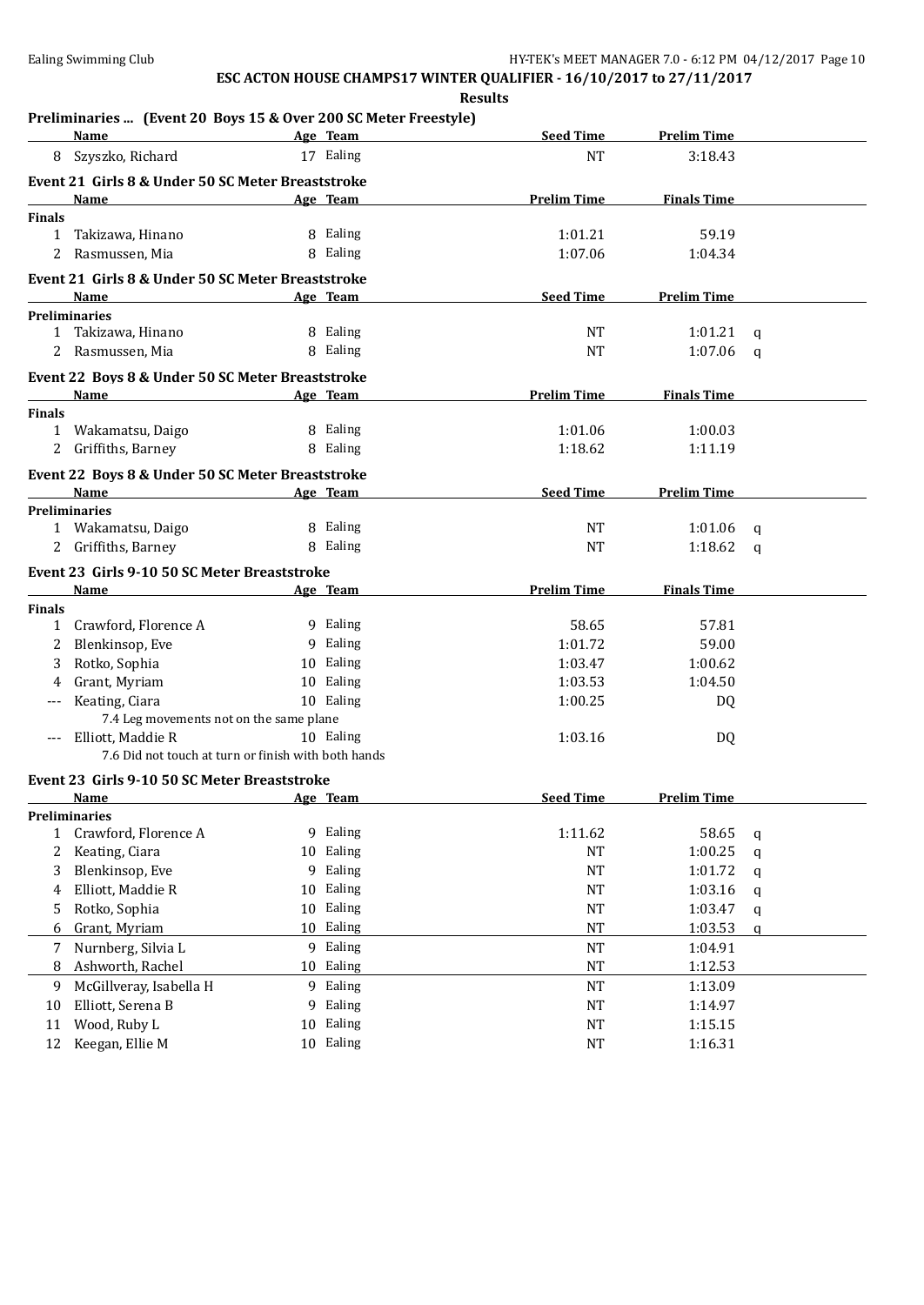**Results**

#### **Preliminaries ... (Event 23 Girls 9-10 50 SC Meter Breaststroke)**

|               | Name                                                |    | Age Team  | <b>Seed Time</b>   | <b>Prelim Time</b> |               |
|---------------|-----------------------------------------------------|----|-----------|--------------------|--------------------|---------------|
| 13            | Afonso, Ndia C                                      |    | 9 Ealing  | <b>NT</b>          | 1:16.91            |               |
| 14            | Clarke, Orla M                                      | 9  | Ealing    | <b>NT</b>          | 1:18.22            |               |
| 15            | Boyle, Tara E                                       | 9  | Ealing    | NT                 | 1:19.16            |               |
| ---           | Campbell-Wheeler, Tilly M                           |    | 10 Ealing | <b>NT</b>          | <b>NS</b>          |               |
|               |                                                     |    |           |                    |                    |               |
|               | Event 24 Boys 9-10 50 SC Meter Breaststroke<br>Name |    | Age Team  | <b>Prelim Time</b> | <b>Finals Time</b> |               |
| <b>Finals</b> |                                                     |    |           |                    |                    |               |
| 1             | Streltsov, Daniel                                   |    | 9 Ealing  | 51.37              | 50.88              |               |
| 2             | Bowden, Jake R                                      | 9  | Ealing    | 58.87              | 54.94              |               |
| 3             | Sakayama, Koudai                                    | 10 | Ealing    | 55.97              | 55.41              |               |
|               | Savvanidis, Alexandros                              | 9  | Ealing    | 57.44              | 58.25              |               |
| 4             |                                                     |    |           |                    |                    |               |
| 5             | Bowden, Zachary H                                   | 9  | Ealing    | 1:01.25            | 1:04.13            |               |
| 6             | Beshay, Antony F                                    |    | 10 Ealing | 1:00.38            | 1:04.50            |               |
|               | Event 24 Boys 9-10 50 SC Meter Breaststroke         |    |           |                    |                    |               |
|               | Name                                                |    | Age Team  | <b>Seed Time</b>   | <b>Prelim Time</b> |               |
|               | <b>Preliminaries</b>                                |    |           |                    |                    |               |
| $\mathbf{1}$  | Streltsov, Daniel                                   |    | 9 Ealing  | NT                 | 51.37              | q             |
| 2             | Sakayama, Koudai                                    |    | 10 Ealing | 56.99              | 55.97              | q             |
| 3             | Savvanidis, Alexandros                              |    | 9 Ealing  | NT                 | 57.44              | q             |
| 4             | Jansen, Daniel                                      | 9  | Ealing    | <b>NT</b>          | 57.59              | q             |
| 5             | Sitaras, Panos                                      |    | 10 Ealing | <b>NT</b>          | 58.60              | $\mathsf{q}$  |
| 6             | Bowden, Jake R                                      |    | 9 Ealing  | 1:16.15            | 58.87              | $\mathfrak q$ |
| 7             | Beshay, Antony F                                    | 10 | Ealing    | <b>NT</b>          | 1:00.38            |               |
| 8             | Bowden, Zachary H                                   | 9  | Ealing    | 1:17.90            | 1:01.25            |               |
|               | Event 25 Girls 11-12 100 SC Meter Breaststroke      |    |           |                    |                    |               |
|               | Name                                                |    | Age Team  | <b>Prelim Time</b> | <b>Finals Time</b> |               |
| <b>Finals</b> |                                                     |    |           |                    |                    |               |
| 1             | McDonagh, Milly G                                   |    | 12 Ealing | 1:46.31            | 1:43.03            |               |
| 2             | Bryce, Molly E                                      |    | 12 Ealing | 1:45.97            | 1:43.25            |               |
| 3             | Bowden, Ellie S                                     |    | 12 Ealing | 1:50.29            | 1:46.94            |               |
| 4             | Macyte, Esmile                                      |    | 12 Ealing | 1:54.00            | 1:50.40            |               |
| 5             | Yamasaki, Airi                                      |    | 11 Ealing | 1:59.00            | 1:54.31            |               |
| 6             | Quickenden, Eloise G                                |    | 11 Ealing | 1:57.81            | 2:00.34            |               |
|               |                                                     |    |           |                    |                    |               |
|               | Event 25 Girls 11-12 100 SC Meter Breaststroke      |    |           |                    |                    |               |
|               | <u>Name</u>                                         |    | Age Team  | <b>Seed Time</b>   | <b>Prelim Time</b> |               |
|               | <b>Preliminaries</b><br>Jansen, Katherine           |    | 11 Ealing | NT                 | 1:45.28            |               |
| $\mathbf{1}$  |                                                     |    | 12 Ealing |                    |                    | q             |
| 2             | Bryce, Molly E                                      |    | Ealing    | 1:52.41            | 1:45.97            | q             |
| 3             | McDonagh, Milly G                                   | 12 |           | NT                 | 1:46.31            | q             |
| 4             | Bowden, Ellie S                                     | 12 | Ealing    | 1:51.17            | 1:50.29            | q             |
| 5             | Macyte, Esmile                                      | 12 | Ealing    | <b>NT</b>          | 1:54.00            | q             |
| 6             | Quickenden, Eloise G                                | 11 | Ealing    | <b>NT</b>          | 1:57.81            | a             |
| 7             | Fackney, Hanna R                                    | 12 | Ealing    | $\rm{NT}$          | 1:58.50            |               |
| 8             | Yamasaki, Airi                                      | 11 | Ealing    | $\rm{NT}$          | 1:59.00            |               |
| 9             | Wakamatsu, Miyu                                     |    | 11 Ealing | $\rm{NT}$          | 1:59.66            |               |
| 10            | Nurnberg, Elena S                                   | 12 | Ealing    | NT                 | 2:00.78            |               |
| 11            | Warrillow, Isabella F                               | 12 | Ealing    | NT                 | 2:02.13            |               |
| 12            | Pollock, Flora J                                    |    | 11 Ealing | <b>NT</b>          | 2:02.53            |               |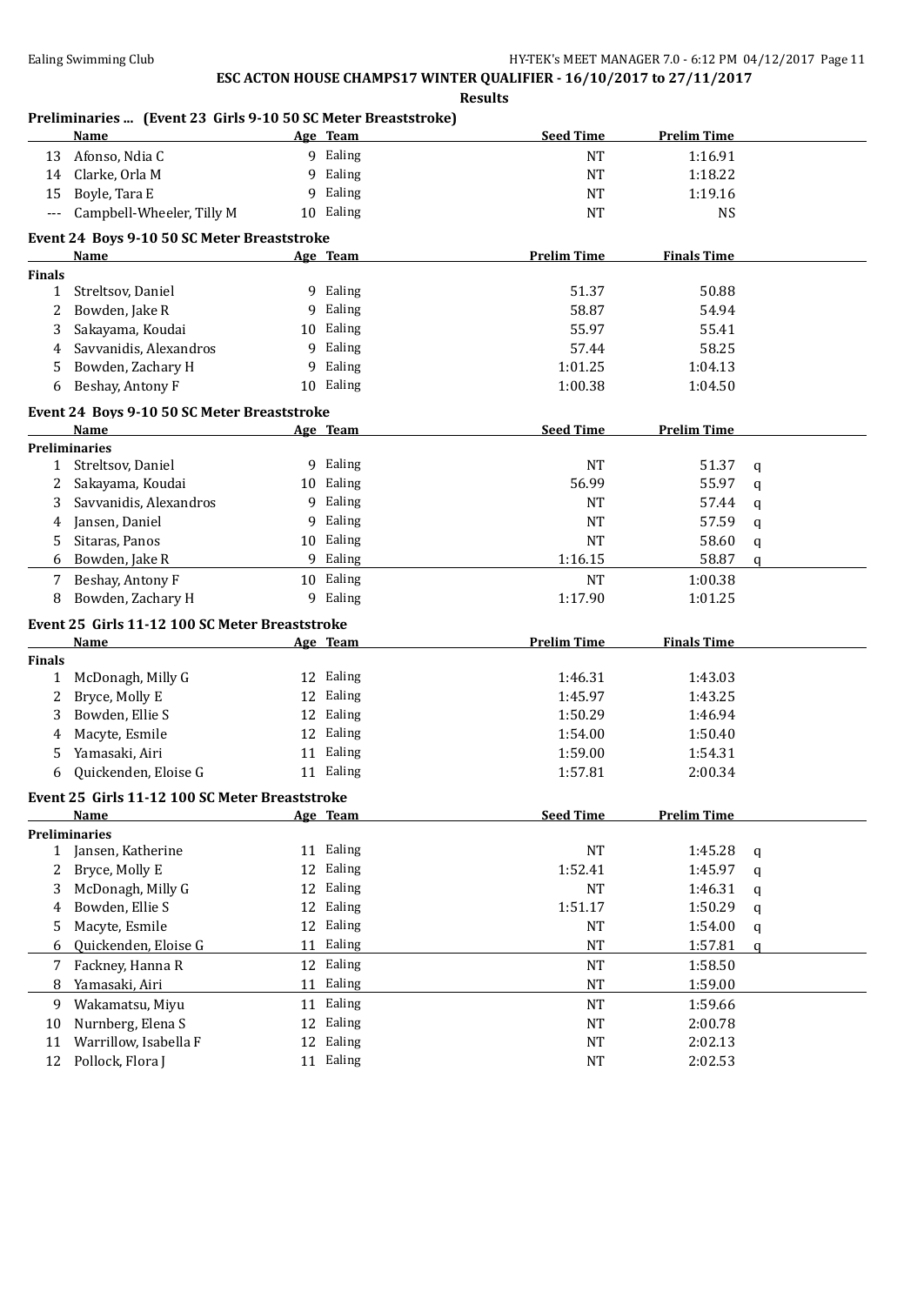**Results**

### **Preliminaries ... (Event 25 Girls 11-12 100 SC Meter Breaststroke)**

|               | reminiaries  (Event 25 GHTs II-I2 TOO 50 Meter Dreaststroke)<br>Name | Age Team  | <b>Seed Time</b>   | <b>Prelim Time</b> |              |
|---------------|----------------------------------------------------------------------|-----------|--------------------|--------------------|--------------|
| 13            | Matsuno, Riko                                                        | 11 Ealing | <b>NT</b>          | 2:04.00            |              |
| 14            | Benderdouche Anouti, Sara                                            | 12 Ealing | <b>NT</b>          | 2:08.63            |              |
| 15            | Mehmedbasic, Luna                                                    | 11 Ealing | <b>NT</b>          | 2:12.61            |              |
| 16            | Malley, Ilayda L                                                     | 11 Ealing | <b>NT</b>          | 2:20.88            |              |
| 17            | Hunter, Lilly-Mae L                                                  | 11 Ealing | <b>NT</b>          | 2:22.59            |              |
| 18            | Wiseman, Amaia                                                       | 11 Ealing | <b>NT</b>          | 2:26.41            |              |
| 19            | Gibney, Lile Marie M                                                 | 11 Ealing | <b>NT</b>          | 2:27.47            |              |
| 20            | Woldehiwot, Salem Y                                                  | 12 Ealing | <b>NT</b>          | 2:27.50            |              |
| 21            | Feo-Isaac, Eden                                                      | 11 Ealing | <b>NT</b>          | 2:48.72            |              |
|               |                                                                      |           |                    |                    |              |
|               | Event 26 Boys 11-12 100 SC Meter Breaststroke<br><b>Name</b>         | Age Team  | <b>Prelim Time</b> | <b>Finals Time</b> |              |
| <b>Finals</b> |                                                                      |           |                    |                    |              |
| 1             | Krasnodebski, Adam                                                   | 12 Ealing | 1:52.28            | 1:44.22            |              |
| 2             | Greenfield, William                                                  | 11 Ealing | 1:49.22            | 1:45.13            |              |
| 3             | Mehmedbasic, Deni                                                    | 12 Ealing | 1:51.16            | 1:47.82            |              |
| 4             | Rasmussen, Lucas                                                     | 12 Ealing | 1:53.18            | 1:48.78            |              |
| 5             | Verroiotis, Panos                                                    | 12 Ealing | 1:52.07            | 1:52.88            |              |
| ---           | Demetre, Max                                                         | 12 Ealing | 1:52.34            | DQ                 |              |
|               | 7.6 Did not touch at turn or finish with both hands                  |           |                    |                    |              |
|               |                                                                      |           |                    |                    |              |
|               | Event 26 Boys 11-12 100 SC Meter Breaststroke                        |           |                    |                    |              |
|               | Name<br><b>Preliminaries</b>                                         | Age Team  | <b>Seed Time</b>   | <b>Prelim Time</b> |              |
|               | 1 Greenfield, William                                                | 11 Ealing | <b>NT</b>          | 1:49.22            |              |
| 2             | Mehmedbasic, Deni                                                    | 12 Ealing | <b>NT</b>          | 1:51.16            | $\mathbf{q}$ |
|               |                                                                      | 12 Ealing |                    |                    | q            |
| 3             | Verroiotis, Panos                                                    |           | <b>NT</b>          | 1:52.07            | q            |
| 4             | Krasnodebski, Adam                                                   | 12 Ealing | <b>NT</b>          | 1:52.28            | q            |
| 5             | Demetre, Max                                                         | 12 Ealing | <b>NT</b>          | 1:52.34            | q            |
| 6             | Rasmussen, Lucas                                                     | 12 Ealing | <b>NT</b>          | 1:53.18            | q            |
| 7             | Tikhonov, Lev                                                        | 11 Ealing | <b>NT</b>          | 1:58.10            |              |
| 8             | Bielak, Max P                                                        | 11 Ealing | NT                 | 1:59.19            |              |
| 9             | Greenfield, James                                                    | 11 Ealing | <b>NT</b>          | 2:12.41            |              |
| 10            | Bhatia, Sai                                                          | 11 Ealing | <b>NT</b>          | 2:15.04            |              |
| 11            | Manners, Alfie                                                       | 11 Ealing | NT                 | 2:17.69            |              |
| 12            | Macaraig, Ervin                                                      | 12 Ealing | NT                 | 2:22.44            |              |
| 13            | Carroll, Henry R                                                     | 11 Ealing | NT                 | 2:24.36            |              |
|               | Event 27 Girls 13-14 200 SC Meter Breaststroke                       |           |                    |                    |              |
|               | Name                                                                 | Age Team  | <b>Prelim Time</b> | <b>Finals Time</b> |              |
| <b>Finals</b> |                                                                      |           |                    |                    |              |
| 1             | Streltsova, Sofia                                                    | 14 Ealing | 3:25.34            | 3:15.57            |              |
| 2             | Hodgson, Nellie                                                      | 14 Ealing | 3:43.15            | 3:25.03            |              |
| 3             | Macmenamin, Sophie                                                   | 14 Ealing | 3:37.66            | 3:25.87            |              |
| 4             | Beetham, Gwen                                                        | 13 Ealing | 3:26.18            | 3:30.85            |              |
| 5             | Beben, Nicola                                                        | 14 Ealing | 3:34.40            | 3:35.72            |              |
| 6             | Krasnodebska, Maria V                                                | 14 Ealing | 3:58.12            | 3:51.31            |              |
|               | Event 27 Girls 13-14 200 SC Meter Breaststroke                       |           |                    |                    |              |
|               | Name                                                                 | Age Team  | <b>Seed Time</b>   | <b>Prelim Time</b> |              |
|               | <b>Preliminaries</b>                                                 |           |                    |                    |              |
|               | 1 Streltsova, Sofia                                                  | 14 Ealing | 3:12.45            | 3:25.34            | q            |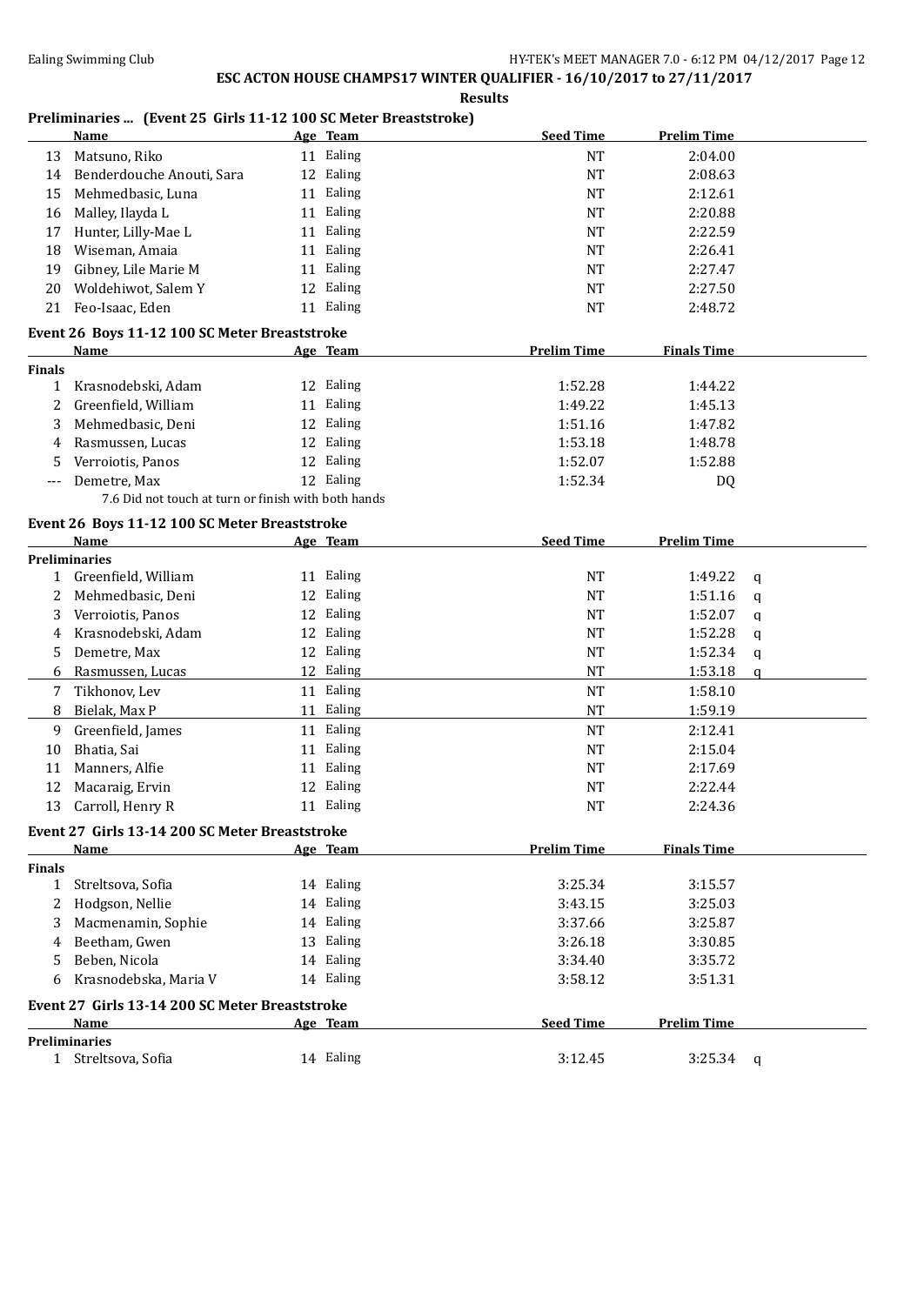**Results**

#### **Preliminaries ... (Event 27 Girls 13-14 200 SC Meter Breaststroke)**

|               | <b>Name</b>                                        |    | Age Team  | <b>Seed Time</b>   | <b>Prelim Time</b> |             |
|---------------|----------------------------------------------------|----|-----------|--------------------|--------------------|-------------|
| 2             | Niarchou, Olga                                     |    | 14 Ealing | 3:44.47            | 3:26.13            | q           |
| 3             | Beetham, Gwen                                      |    | 13 Ealing | 3:34.01            | 3:26.18            | q           |
| 4             | Beben, Nicola                                      |    | 14 Ealing | <b>NT</b>          | 3:34.40            | q           |
| 5             | Macmenamin, Sophie                                 |    | 14 Ealing | <b>NT</b>          | 3:37.66            | q           |
| 6             | Hodgson, Nellie                                    |    | 14 Ealing | 3:24.99            | 3:43.15            | q           |
| 7             | Biabala, Zuzanna                                   |    | 14 Ealing | NT                 | 3:56.28            |             |
| 8             | Thakore, Anaiya                                    |    | 14 Ealing | <b>NT</b>          | 3:58.00            |             |
| 9             | Krasnodebska, Maria V                              |    | 14 Ealing | <b>NT</b>          | 3:58.12            |             |
| 10            | Macaraig, Karen C                                  | 13 | Ealing    | <b>NT</b>          | 3:58.60            |             |
| 11            | Psarri, Konstantina                                |    | 14 Ealing | 4:54.48            | 3:58.81            |             |
| 12            | Savvanidis, Danae                                  |    | 14 Ealing | <b>NT</b>          | 4:28.00            |             |
| 13            | Kynaston, Eva L                                    |    | 13 Ealing | <b>NT</b>          | 4:34.37            |             |
| $---$         | Egelie, Francine                                   |    | 14 Ealing | <b>NT</b>          | X3:42.44           |             |
| $---$         | Couffon, Anya J                                    |    | 13 Ealing | <b>NT</b>          | <b>NS</b>          |             |
|               | Event 28 Boys 13-14 200 SC Meter Breaststroke      |    |           |                    |                    |             |
|               | Name                                               |    | Age Team  | <b>Prelim Time</b> | <b>Finals Time</b> |             |
| <b>Finals</b> |                                                    |    |           |                    |                    |             |
| 1             | Takizawa, Asahi                                    |    | 14 Ealing | 3:20.44            | 3:05.00            |             |
| 2             | Bouchenaf, Adam                                    |    | 13 Ealing | 3:34.60            | 3:19.47            |             |
| 3             | Savoia, Luca                                       |    | 14 Ealing | 3:38.56            | 3:23.38            |             |
| 4             | Stojsavljevic, Savo                                |    | 13 Ealing | 3:36.28            | 3:28.16            |             |
| 5             | Quickenden, Fraser J                               |    | 14 Ealing | 3:44.47            | 3:39.15            |             |
| ---           | Krynski, Jacek                                     |    | 14 Ealing | 3:44.22            | DQ                 |             |
|               | 4.4 Starting before starting signal                |    |           |                    |                    |             |
|               | Event 28 Boys 13-14 200 SC Meter Breaststroke      |    |           |                    |                    |             |
|               | Name                                               |    | Age Team  | <b>Seed Time</b>   | <b>Prelim Time</b> |             |
|               | <b>Preliminaries</b>                               |    |           |                    |                    |             |
| 1             | Takizawa, Asahi                                    |    | 14 Ealing | <b>NT</b>          | 3:20.44            | $\mathbf q$ |
| 2             | Bouchenaf, Adam                                    | 13 | Ealing    | <b>NT</b>          | 3:34.60            | q           |
| 3             | Jones, Oscar                                       |    | 14 Ealing | <b>NT</b>          | 3:35.50            | q           |
| 4             | Stojsavljevic, Savo                                |    | 13 Ealing | <b>NT</b>          | 3:36.28            | q           |
| 5             | Savoia, Luca                                       |    | 14 Ealing | <b>NT</b>          | 3:38.56            | q           |
| 6             | Krynski, Jacek                                     |    | 14 Ealing | 4:34.81            | 3:44.22            | q           |
| 7             | Quickenden, Fraser J                               |    | 14 Ealing | <b>NT</b>          | 3:44.47            |             |
| 8             | Savvanidis, Philippos                              |    | 13 Ealing | <b>NT</b>          | 3:55.00            |             |
| 9             | Vrljic, Luka                                       |    | 14 Ealing | <sub>NT</sub>      | 3:57.25            |             |
| 10            | De Zoysa, Joshua                                   |    | 13 Ealing | <b>NT</b>          | 4:01.40            |             |
| 11            | Obiamiwe, Chidi                                    |    | 14 Ealing | NT                 | 4:03.00            |             |
| $---$         | Stevens, Peter                                     |    | 13 Ealing | NT                 | <b>NS</b>          |             |
| ---           | Sanader, Luka                                      |    | 14 Ealing | NT                 | <b>NS</b>          |             |
|               | Event 29 Girls 15 & Over 200 SC Meter Breaststroke |    |           |                    |                    |             |
|               | Name                                               |    | Age Team  | <b>Prelim Time</b> | <b>Finals Time</b> |             |
| <b>Finals</b> |                                                    |    |           |                    |                    |             |
| $\mathbf{1}$  | Bryce, Emily                                       |    | 16 Ealing | 3:21.68            | 3:14.06            |             |
| 2             | Elkholy, Habiba                                    |    | 17 Ealing | 3:19.66            | 3:22.78            |             |
| 3             | Krynska, Agatka                                    |    | 17 Ealing | 3:35.18            | 3:39.65            |             |
| 4             | Macyte, Rugile                                     |    | 15 Ealing | 3:49.00            | 3:44.54            |             |
| 5             | Gorman, Sorcha                                     |    | 18 Ealing | 4:16.50            | 4:00.22            |             |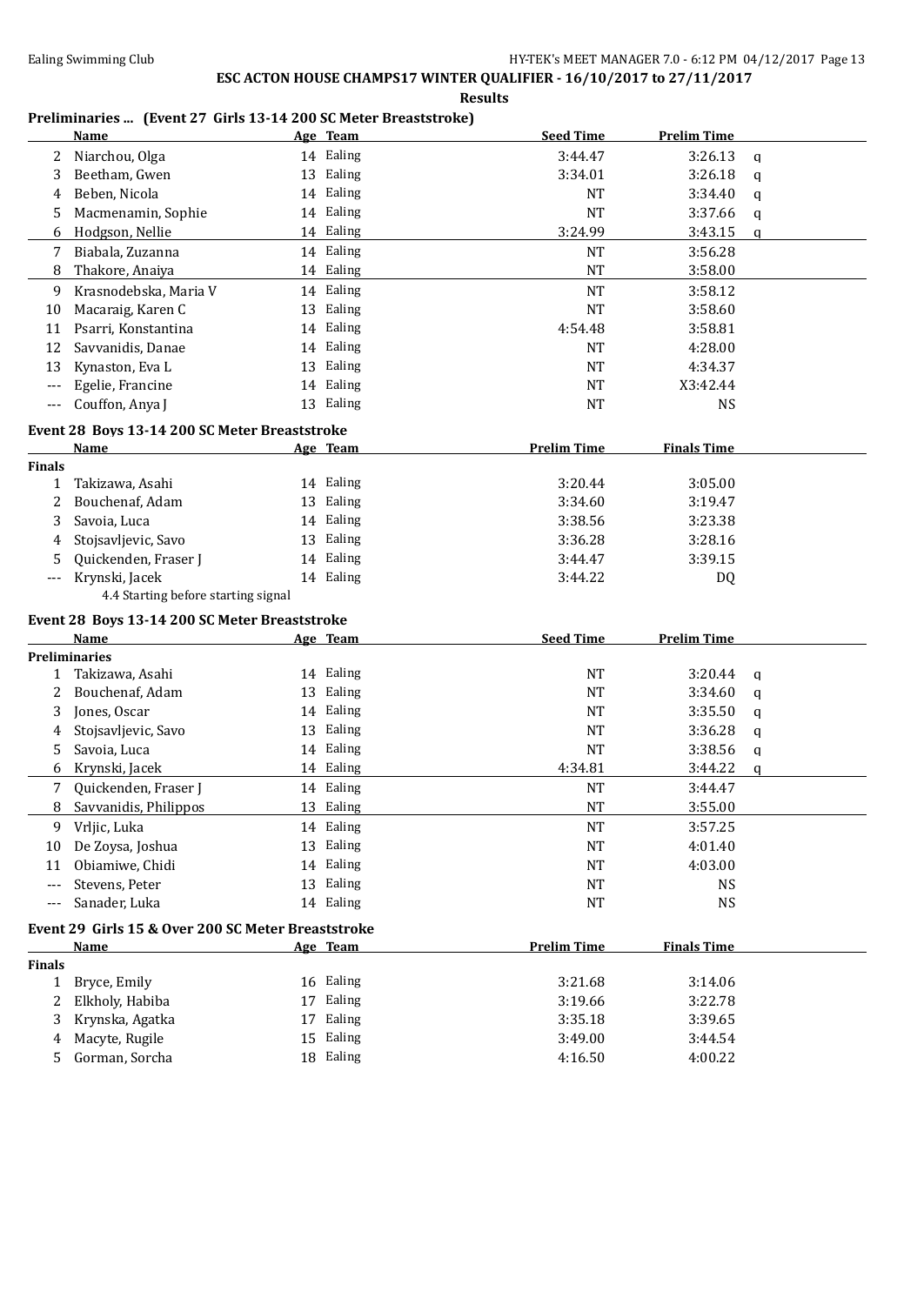| Event 29 Girls 15 & Over 200 SC Meter Breaststroke |
|----------------------------------------------------|
|                                                    |

|               | Name                                              | Age Team  | <b>Seed Time</b>   | <b>Prelim Time</b> |             |
|---------------|---------------------------------------------------|-----------|--------------------|--------------------|-------------|
|               | <b>Preliminaries</b>                              |           |                    |                    |             |
| $\mathbf{1}$  | Elkholy, Habiba                                   | 17 Ealing | 3:04.96            | 3:19.66            | q           |
| 2             | Bryce, Emily                                      | 16 Ealing | 3:04.50            | 3:21.68            | q           |
| 3             | Krynska, Agatka                                   | 17 Ealing | 3:46.25            | 3:35.18            | q           |
| 4             | Macyte, Rugile                                    | 15 Ealing | NT                 | 3:49.00            | q           |
| 5             | Booth, Iris                                       | 15 Ealing | 3:11.42            | 3:49.31            | q           |
| 6             | Psarri, Eirini                                    | 16 Ealing | 3:35.28            | 4:00.91            | q           |
| 7             | Gorman, Sorcha                                    | 18 Ealing | <b>NT</b>          | 4:16.50            |             |
| ---           | Couffon, Margaux                                  | 16 Ealing | 3:22.87            | <b>NS</b>          |             |
|               | Event 30 Boys 15 & Over 200 SC Meter Breaststroke |           |                    |                    |             |
|               | Name                                              | Age Team  | <b>Prelim Time</b> | <b>Finals Time</b> |             |
| <b>Finals</b> |                                                   |           |                    |                    |             |
| 1             | Elkholy, Seif                                     | 17 Ealing | 3:07.78            | 3:02.65            |             |
| 2             | Fackney, Bailey G                                 | 15 Ealing | 3:23.12            | 3:19.57            |             |
| 3             | Ziniak, Alexander                                 | 16 Ealing | 3:34.75            | 3:26.21            |             |
| 4             | Decermic, Milos                                   | 15 Ealing | 3:34.00            | 3:34.97            |             |
| 5             | Madi, Wadih                                       | 17 Ealing | 3:58.06            | 3:52.47            |             |
|               | Event 30 Boys 15 & Over 200 SC Meter Breaststroke |           |                    |                    |             |
|               | Name                                              | Age Team  | <b>Seed Time</b>   | <b>Prelim Time</b> |             |
|               | <b>Preliminaries</b>                              |           |                    |                    |             |
|               | 1 Elkholy, Seif                                   | 17 Ealing | 3:00.24            | 3:07.78            | q           |
| 2             | Fackney, Bailey G                                 | 15 Ealing | 3:33.12            | 3:23.12            | $\mathbf q$ |
| 3             | Decermic, Milos                                   | 15 Ealing | NT                 | 3:34.00            | q           |
| 4             | Ziniak, Alexander                                 | 16 Ealing | 3:25.75            | 3:34.75            | q           |
| 5             | De Zoysa, Julian                                  | 15 Ealing | NT                 | 3:35.53            | q           |
| 6             | Craig, William                                    | 16 Ealing | <b>NT</b>          | 3:54.62            | q           |
| 7             | Madi, Wadih                                       | 17 Ealing | <b>NT</b>          | 3:58.06            |             |
| 8             | Szyszko, Richard                                  | 17 Ealing | <b>NT</b>          | 3:58.84            |             |
|               | Event 31 Girls 8 & Under 25 SC Meter Butterfly    |           |                    |                    |             |
|               | Name                                              | Age Team  | <b>Prelim Time</b> | <b>Finals Time</b> |             |
| <b>Finals</b> |                                                   |           |                    |                    |             |
| 1             | Takizawa, Hinano                                  | 8 Ealing  | 25.12              | 25.12              |             |
| 2             | Rasmussen, Mia                                    | 8 Ealing  | 32.57              | 30.97              |             |
|               | Event 31 Girls 8 & Under 25 SC Meter Butterfly    |           |                    |                    |             |
|               | Name                                              | Age Team  | <b>Seed Time</b>   | <b>Prelim Time</b> |             |
|               | <b>Preliminaries</b>                              |           |                    |                    |             |
| 1             | Takizawa, Hinano                                  | 8 Ealing  | NT                 | 25.12              | q           |
| 2             | Rasmussen, Mia                                    | 8 Ealing  | <b>NT</b>          | 32.57              | q           |
|               | Event 32 Boys 8 & Under 25 SC Meter Butterfly     |           |                    |                    |             |
|               | <b>Name</b>                                       | Age Team  | <b>Prelim Time</b> | <b>Finals Time</b> |             |
| <b>Finals</b> |                                                   |           |                    |                    |             |
| 1             | Wakamatsu, Daigo                                  | 8 Ealing  | 22.35              | 22.34              |             |
| 2             | Griffiths, Barney                                 | 8 Ealing  | 33.91              | 34.00              |             |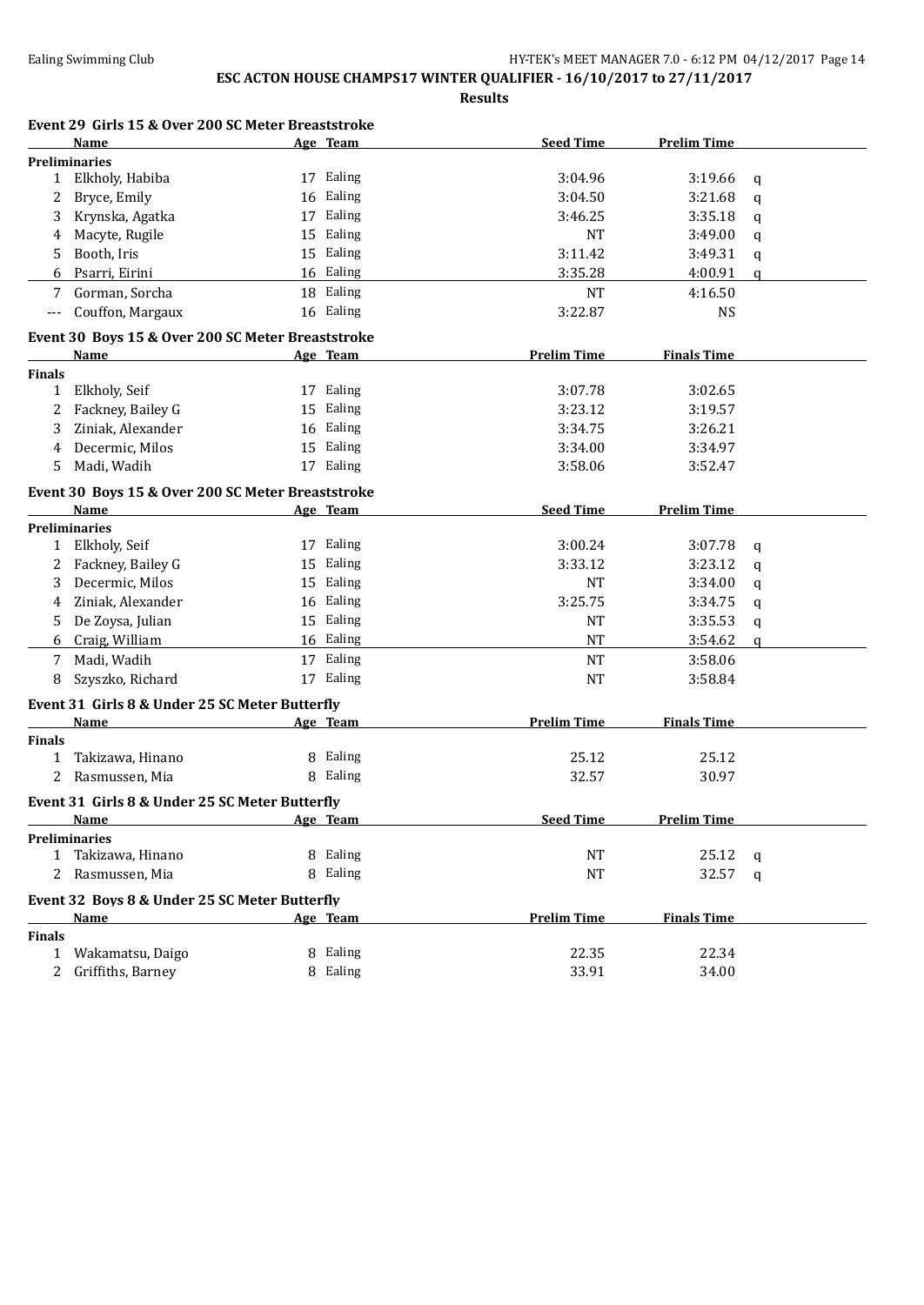|                | Event 32 Boys 8 & Under 25 SC Meter Butterfly |    |           |                    |                    |              |
|----------------|-----------------------------------------------|----|-----------|--------------------|--------------------|--------------|
|                | Name                                          |    | Age Team  | <b>Seed Time</b>   | <b>Prelim Time</b> |              |
|                | <b>Preliminaries</b>                          |    |           |                    |                    |              |
|                | 1 Wakamatsu, Daigo                            |    | 8 Ealing  | NT                 | 22.35              | q            |
| 2              | Griffiths, Barney                             | 8  | Ealing    | <b>NT</b>          | 33.91              | $\mathbf q$  |
|                | Event 33 Girls 9-10 25 SC Meter Butterfly     |    |           |                    |                    |              |
|                | <b>Name</b>                                   |    | Age Team  | <b>Prelim Time</b> | <b>Finals Time</b> |              |
| <b>Finals</b>  |                                               |    |           |                    |                    |              |
| 1              | Crawford, Florence A                          |    | 9 Ealing  | 22.22              | 21.32              |              |
| 2              | Keating, Ciara                                |    | 10 Ealing | 25.39              | 24.50              |              |
| 3              | Nurnberg, Silvia L                            |    | 9 Ealing  | 27.90              | 27.18              |              |
| 4              | Elliott, Maddie R                             | 10 | Ealing    | 26.78              | 27.25              |              |
| 5              | Ashworth, Rachel                              | 10 | Ealing    | 27.15              | 28.38              |              |
| 6              | Rotko, Sophia                                 |    | 10 Ealing | 29.88              | 29.00              |              |
|                | Event 33 Girls 9-10 25 SC Meter Butterfly     |    |           |                    |                    |              |
|                | Name                                          |    | Age Team  | <b>Seed Time</b>   | <b>Prelim Time</b> |              |
|                | <b>Preliminaries</b>                          |    |           |                    |                    |              |
| 1              | Crawford, Florence A                          |    | 9 Ealing  | 29.66              | 22.22              | q            |
| 2              | Keating, Ciara                                |    | 10 Ealing | <b>NT</b>          | 25.39              | q            |
| 3              | Elliott, Maddie R                             |    | 10 Ealing | <b>NT</b>          | 26.78              | q            |
| 4              | Ashworth, Rachel                              |    | 10 Ealing | NT                 | 27.15              | q            |
| 5              | Nurnberg, Silvia L                            |    | 9 Ealing  | NT                 | 27.90              | q            |
| *6             | Clarke, Orla M                                |    | 9 Ealing  | NT                 | 29.88              | q            |
| *6             | Boyle, Tara E                                 | 9  | Ealing    | NT                 | 29.88              | q            |
| $^*6$          | Rotko, Sophia                                 |    | 10 Ealing | NT                 | 29.88              | q            |
|                | <b>Swim-Off Required</b>                      |    |           |                    |                    |              |
| 9              | Blenkinsop, Eve                               |    | 9 Ealing  | NT                 | 30.59              |              |
| 10             | Grant, Myriam                                 |    | 10 Ealing | NT                 | 31.31              |              |
| 11             | McGillveray, Isabella H                       |    | 9 Ealing  | NT                 | 33.31              |              |
| 12             | Keegan, Ellie M                               |    | 10 Ealing | <b>NT</b>          | 33.43              |              |
| 13             | Elliott, Serena B                             |    | 9 Ealing  | <b>NT</b>          | 34.81              |              |
| 14             | Wood, Ruby L                                  | 10 | Ealing    | NT                 | 34.94              |              |
| 15             | Afonso, Ndia C                                | 9  | Ealing    | NT                 | 39.50              |              |
| $---$          | Campbell-Wheeler, Tilly M                     | 10 | Ealing    | <b>NT</b>          | <b>NS</b>          |              |
|                | Event 34 Boys 9-10 25 SC Meter Butterfly      |    |           |                    |                    |              |
|                | Name                                          |    | Age Team  | <b>Prelim Time</b> | <b>Finals Time</b> |              |
| <b>Finals</b>  |                                               |    |           |                    |                    |              |
| $\mathbf{1}$   | Streltsov, Daniel                             |    | 9 Ealing  | 18.60              | 19.50              |              |
| 2              | Bowden, Jake R                                | 9  | Ealing    | 23.90              | 22.53              |              |
| 3              | Beshay, Antony F                              | 10 | Ealing    | 25.10              | 23.47              |              |
| 4              | Sakayama, Koudai                              | 10 | Ealing    | 23.97              | 23.75              |              |
| 5              | Savvanidis, Alexandros                        | 9  | Ealing    | 29.66              | 29.87              |              |
| 6              | Bowden, Zachary H                             | 9  | Ealing    | 34.34              | 34.78              |              |
|                | Event 34 Boys 9-10 25 SC Meter Butterfly      |    |           |                    |                    |              |
|                | Name                                          |    | Age Team  | <b>Seed Time</b>   | <b>Prelim Time</b> |              |
|                | <b>Preliminaries</b>                          |    |           |                    |                    |              |
| $\mathbf{1}$   | Streltsov, Daniel                             |    | 9 Ealing  | 17.73              | 18.60              | q            |
| 2              | Jansen, Daniel                                | 9  | Ealing    | NT                 | 22.90              | q            |
| 3              | Bowden, Jake R                                | 9  | Ealing    | 38.39              | 23.90              | q            |
| $\overline{4}$ | Sitaras, Panos                                |    | 10 Ealing | NT                 | 23.91              | $\mathbf{q}$ |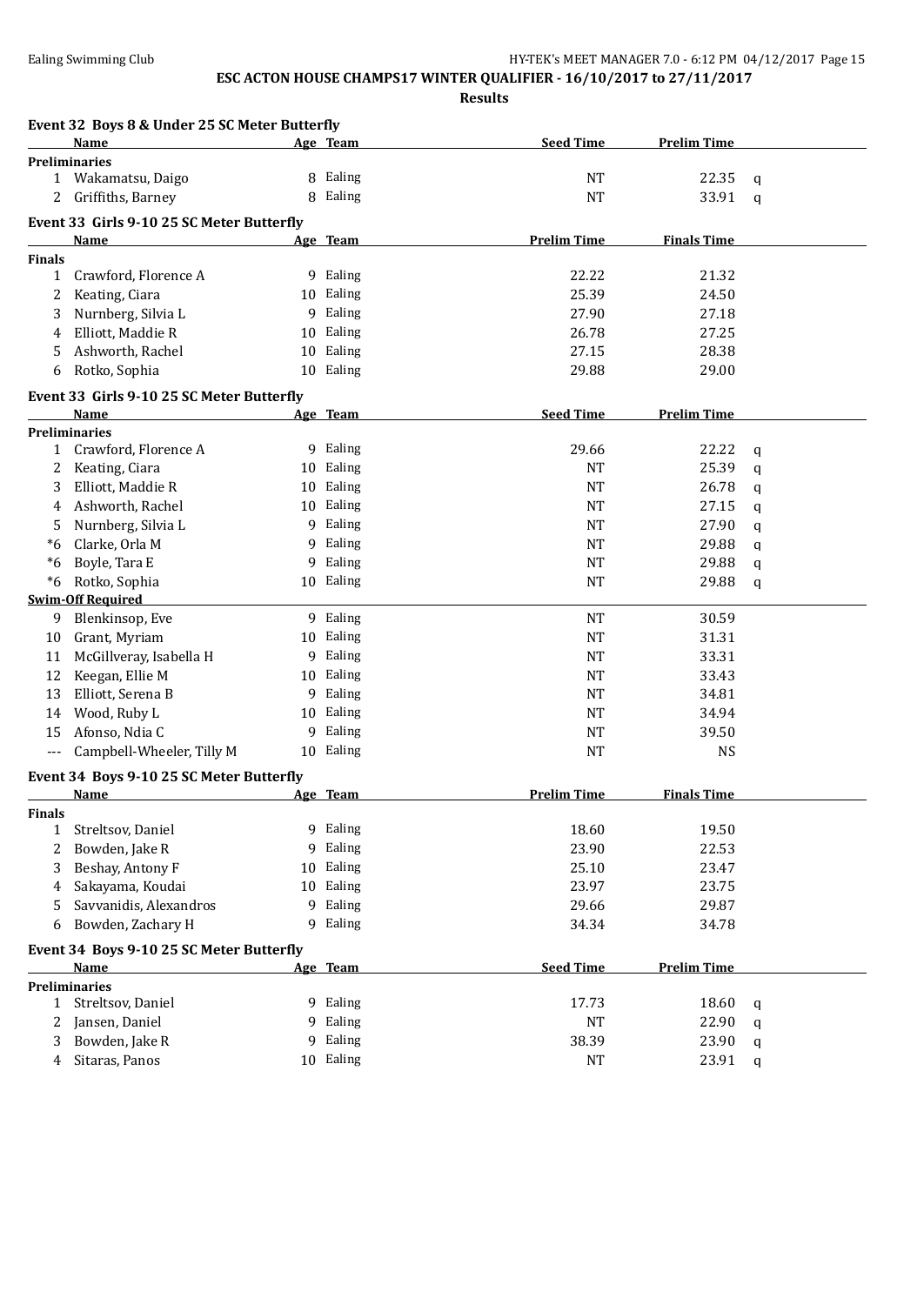**Preliminaries ... (Event 34 Boys 9-10 25 SC Meter Butterfly) Name Age Team Seed Time Prelim Time** 5 Sakayama, Koudai 10 Ealing NT 23.97 q 6 Beshay, Antony F 10 Ealing 10 Figure 10 Ealing 10 Figure 10 AT 7 Savvanidis, Alexandros 9 Ealing 19 and 29.66 8 Bowden, Zachary H 9 Ealing 45.97 34.34 **Event 35 Girls 11-12 50 SC Meter Butterfly Age Team Prelim Time Finals Time Finals** 1 Wakamatsu, Miyu 11 Ealing 44.13 43.03 2 Nurnberg, Elena S 12 Ealing 52.72 53.44 3 Macyte, Esmile 12 Ealing 12 Ealing 53.35 53.75 4 Pollock, Flora J 11 Ealing 57.03 55.41 --- Bryce, Molly E 12 Ealing 46.25 DQ 8.3 Breaststroke kick used (legal in Masters Competitions) McDonagh, Milly G 12 Ealing 52.81 DO 8.3 Breaststroke kick used (legal in Masters Competitions) **Event 35 Girls 11-12 50 SC Meter Butterfly Name Age Team Seed Time Prelim Time Preliminaries** 1 Wakamatsu, Miyu 11 Ealing 11 Ealing 11 Faling 11 A4.13 q 2 Jansen, Katherine 11 Ealing 11 Early 11 Early 11 Early 11 Early 11 Early 11 Early 11 Early 11 Early 11 Early 11 Early 11 Early 11 Early 11 Early 11 Early 11 Early 11 Early 11 Early 11 Early 11 Early 11 Early 11 Early 11 3 Bryce, Molly E 12 Ealing 12 According to the MT 46.25 q 4 Fackney, Hanna R 12 Ealing 12 Ealing NT 52.47 q 5 Nurnberg, Elena S 12 Ealing 12 Early 12 Ealing 12 Formula 12 Ealing 12 Formula 12 Formula 12 Formula 12 Formula 1 6 McDonagh, Milly G 12 Ealing 12 Alim 12 Ealing NT 52.81 q 7 Macyte, Esmile 2012 Ealing 2012 12 Ealing 2013 12 Ealing 2013 12 Ealing 2014 12 PM 8 Pollock, Flora J 11 Ealing 11 Allies and the St. of the St. 03 AT 57.03 9 Malley, Ilayda L 11 Ealing 11 Ealing 11 College Research NT 58.34 10 Quickenden, Eloise G 11 Ealing 10 Quickenden, Eloise G 11 Ealing 10 Contract 1 Early 10 Contract 1 Early 10 11 Yamasaki, Airi 11 Taling 11 Ealing 11 Taling 11 Taling 11 Taling 11 Taling 11 Taling 11 Taling 11 Taling 1 12 Mehmedbasic, Luna 11 Ealing 1:03.91 NT 1:03.91 13 Benderdouche Anouti, Sara 12 Ealing 1:04.53 14 Warrillow, Isabella F 12 Ealing 1:05.72 15 Hunter, Lilly-Mae L 11 Ealing 1:06.50 16 Feo-Isaac, Eden 11 Ealing 11 Ealing 1:13.19 17 Woldehiwot, Salem Y 12 Ealing 1:16.53 18 Wiseman, Amaia 11 Ealing 11 Ealing 11 Ealing 1:17.47 19 Gibney, Lile Marie M 11 Ealing 11 Ealing 11 Early 11 Early 11 26.03 --- Bowden, Ellie S 12 Ealing 53.48 NS --- Matsuno, Riko 11 Ealing 11 Ealing 11 Ealing 11 Ealing 11 PM NS **Event 36 Boys 11-12 50 SC Meter Butterfly Name Age Team Prelim Time Finals Time Finals** 1 Bielak, Max P 11 Ealing 50.47 46.80 2 Demetre, Max 12 Ealing 55.16 46.93 3 Mehmedbasic, Deni 12 Ealing 49.19 47.41 4 Rasmussen, Lucas 12 Ealing 57.25 51.81 5 Greenfield, James 11 Ealing 56.25 56.54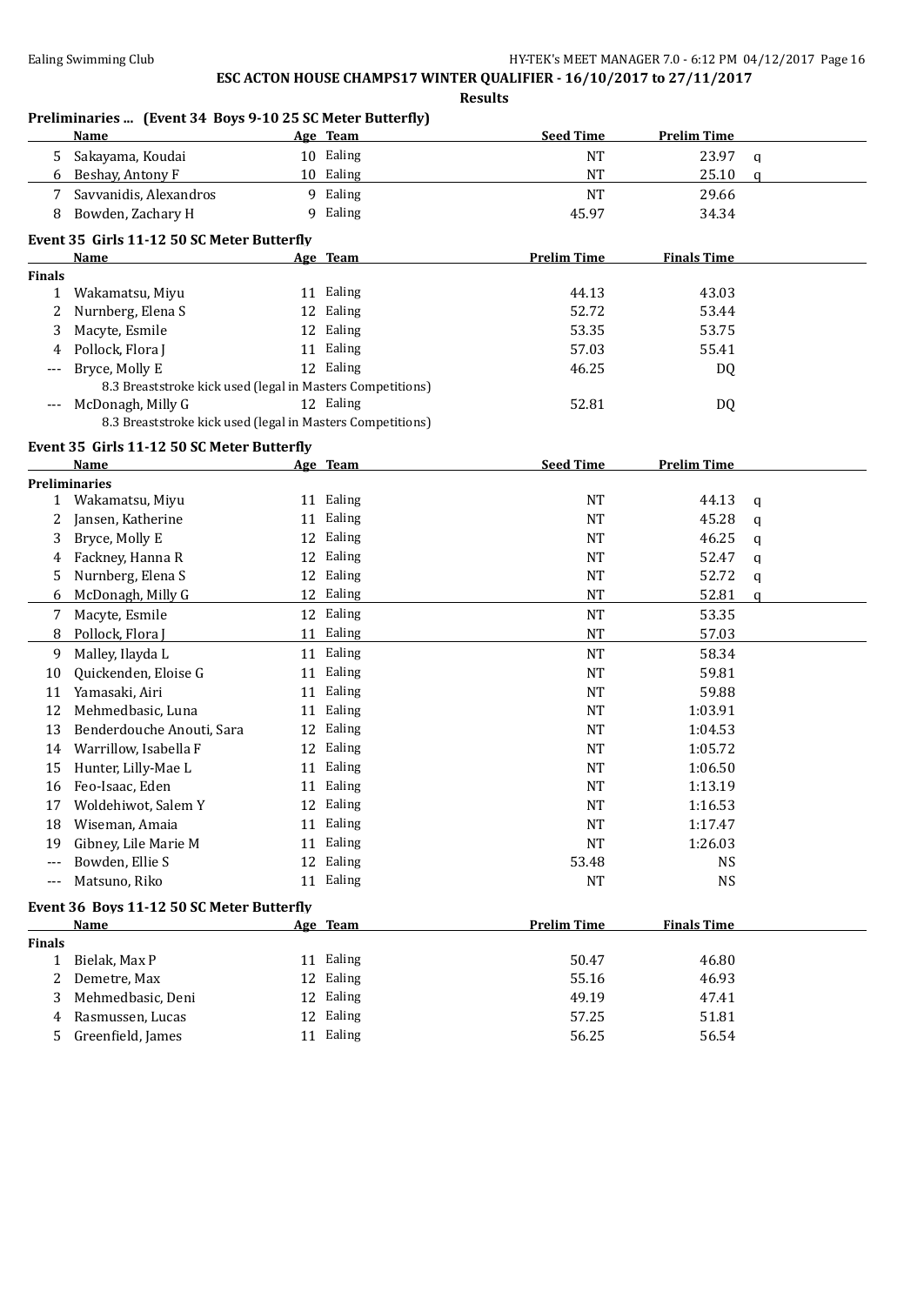|                | Finals  (Event 36 Boys 11-12 50 SC Meter Butterfly) |                        |                        |                    |                  |
|----------------|-----------------------------------------------------|------------------------|------------------------|--------------------|------------------|
|                | Name                                                | Age Team               | <b>Prelim Time</b>     | <b>Finals Time</b> |                  |
| $---$          | Verroiotis, Panos                                   | 12 Ealing              | 55.00                  | DQ                 |                  |
|                | 8.2 Arms not brought forward over the water         |                        |                        |                    |                  |
|                | Event 36 Boys 11-12 50 SC Meter Butterfly           |                        |                        |                    |                  |
|                | Name                                                | <u>Age Team</u>        | <b>Seed Time</b>       | <b>Prelim Time</b> |                  |
|                | <b>Preliminaries</b><br>1 Mehmedbasic, Deni         | 12 Ealing              | <b>NT</b>              | 49.19              |                  |
| 2              | Bielak, Max P                                       | 11 Ealing              | <b>NT</b>              | 50.47              | q<br>$\mathbf q$ |
| 3              | Verroiotis, Panos                                   | 12 Ealing              | <b>NT</b>              | 55.00              | q                |
| 4              | Demetre, Max                                        | 12 Ealing              | NT                     | 55.16              | $\mathbf q$      |
| 5              | Greenfield, James                                   | 11 Ealing              | <b>NT</b>              | 56.25              | q                |
| 6              | Rasmussen, Lucas                                    | 12 Ealing              | <b>NT</b>              | 57.25              | $\mathbf{q}$     |
|                | 7 Krasnodebski, Adam                                | 12 Ealing              | 45.79                  | 57.31              |                  |
| 8              | Tikhonov, Lev                                       | 11 Ealing              | <b>NT</b>              | 1:01.93            |                  |
|                |                                                     | 11 Ealing              | <b>NT</b>              |                    |                  |
| 9<br>10        | Greenfield, William<br>Carroll, Henry R             | 11 Ealing              | <b>NT</b>              | 1:03.37<br>1:05.43 |                  |
|                | Macaraig, Ervin                                     | 12 Ealing              | <b>NT</b>              | 1:07.41            |                  |
| 11<br>12       | Bhatia, Sai                                         | 11 Ealing              | NT                     | 1:07.50            |                  |
| 13             | Manners, Alfie                                      | 11 Ealing              | NT                     | 1:32.63            |                  |
|                |                                                     |                        |                        |                    |                  |
|                | Event 37 Girls 13-14 100 SC Meter Butterfly         |                        |                        |                    |                  |
|                | Name                                                | Age Team               | <b>Prelim Time</b>     | <b>Finals Time</b> |                  |
| Finals         |                                                     |                        |                        |                    |                  |
|                | *1 Streltsova, Sofia                                | 14 Ealing              | 1:27.59                | 1:26.37            |                  |
| *1             | Macmenamin, Sophie                                  | 14 Ealing              | 1:27.53                | 1:26.37            |                  |
| 3              | Beben, Nicola                                       | 14 Ealing<br>13 Ealing | 1:46.47                | 1:34.12            |                  |
| 4              | Beetham, Gwen<br>Hodgson, Nellie                    | 14 Ealing              | 1:35.56<br>1:41.34     | 1:35.34            |                  |
| 5              | Kynaston, Eva L                                     | 13 Ealing              | 1:51.31                | 1:43.37<br>1:53.75 |                  |
| 6              |                                                     |                        |                        |                    |                  |
|                | Event 37 Girls 13-14 100 SC Meter Butterfly         |                        |                        |                    |                  |
|                | Name                                                | Age Team               | <b>Seed Time</b>       | <b>Prelim Time</b> |                  |
|                | <b>Preliminaries</b>                                |                        |                        |                    |                  |
|                | 1 Macmenamin, Sophie                                | 14 Ealing              | <b>NT</b>              | 1:27.53            | q                |
| 2              | Streltsova, Sofia                                   | 14 Ealing              | 1:24.84                | 1:27.59            | $\mathbf q$      |
| 3              | Beetham, Gwen<br>Hodgson, Nellie                    | 13 Ealing<br>14 Ealing | NT<br>1:34.65          | 1:35.56<br>1:41.34 | q                |
| 4<br>5.        | Macaraig, Karen C                                   | 13 Ealing              | <b>NT</b>              | 1:43.88            | $\mathbf q$      |
| 6              | Niarchou, Olga                                      | 14 Ealing              | <b>NT</b>              | 1:45.66            | q                |
|                | Beben, Nicola                                       | 14 Ealing              | NT                     | 1:46.47            | q                |
| 7<br>8         | Thakore, Anaiya                                     | 14 Ealing              | $\rm{NT}$              | 1:49.00            |                  |
|                |                                                     | 13 Ealing              | NT                     |                    |                  |
| 9              | Kynaston, Eva L                                     | 14 Ealing              | NT                     | 1:51.31<br>1:55.85 |                  |
| 10             | Krasnodebska, Maria V<br>Psarri, Konstantina        | 14 Ealing              |                        |                    |                  |
| 11<br>12       | Savvanidis, Danae                                   | 14 Ealing              | <b>NT</b><br><b>NT</b> | 2:00.90<br>2:08.00 |                  |
|                | Egelie, Francine                                    | 14 Ealing              | NT                     | X1:29.03           |                  |
| $---$<br>$---$ | Biabala, Zuzanna                                    | 14 Ealing              | NT                     | <b>NS</b>          |                  |
|                |                                                     | 13 Ealing              |                        |                    |                  |
| $---$          | Couffon, Anya J                                     |                        | $\rm{NT}$              | <b>NS</b>          |                  |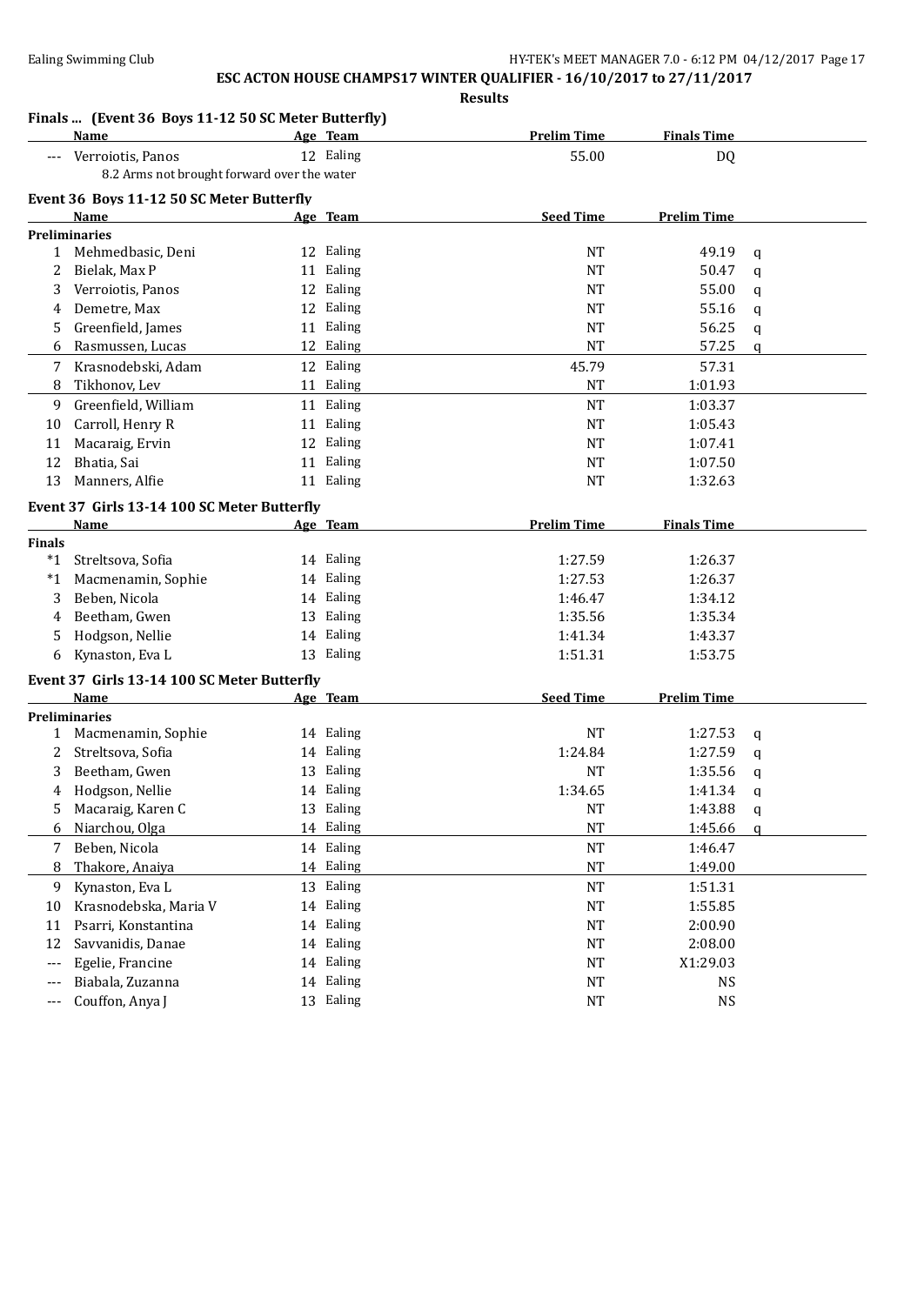# **ESC ACTON HOUSE CHAMPS17 WINTER QUALIFIER - 16/10/2017 to 27/11/2017**

|               | Event 38 Boys 13-14 100 SC Meter Butterfly      |    |           |                    |                    |             |
|---------------|-------------------------------------------------|----|-----------|--------------------|--------------------|-------------|
|               | Name                                            |    | Age Team  | <b>Prelim Time</b> | <b>Finals Time</b> |             |
| <b>Finals</b> |                                                 |    |           |                    |                    |             |
| $\mathbf{1}$  | Takizawa, Asahi                                 |    | 14 Ealing | 1:25.00            | 1:18.78            |             |
| 2             | Savoia, Luca                                    |    | 14 Ealing | 1:34.50            | 1:26.72            |             |
| 3             | Bouchenaf, Adam                                 |    | 13 Ealing | 1:41.34            | 1:26.90            |             |
| 4             | Savvanidis, Philippos                           |    | 13 Ealing | 1:34.32            | 1:33.78            |             |
| 5             | Krynski, Jacek                                  |    | 14 Ealing | 1:43.78            | 1:42.53            |             |
| 6             | Quickenden, Fraser J                            |    | 14 Ealing | 1:49.47            | 1:45.79            |             |
|               | Event 38 Boys 13-14 100 SC Meter Butterfly      |    |           |                    |                    |             |
|               | Name                                            |    | Age Team  | <b>Seed Time</b>   | <b>Prelim Time</b> |             |
|               | <b>Preliminaries</b>                            |    |           |                    |                    |             |
| 1             | Takizawa, Asahi                                 |    | 14 Ealing | <b>NT</b>          | 1:25.00            | $\mathbf q$ |
| 2             | Jones, Oscar                                    |    | 14 Ealing | <b>NT</b>          | 1:30.82            | $\mathbf q$ |
| 3             | Savvanidis, Philippos                           |    | 13 Ealing | <b>NT</b>          | 1:34.32            | $\mathbf q$ |
| 4             | Savoia, Luca                                    |    | 14 Ealing | <b>NT</b>          | 1:34.50            | $\mathbf q$ |
| 5.            | Bouchenaf, Adam                                 |    | 13 Ealing | <b>NT</b>          | 1:41.34            | $\mathbf q$ |
| 6             | Krynski, Jacek                                  |    | 14 Ealing | <b>NT</b>          | 1:43.78            | q           |
| 7             | Quickenden, Fraser J                            |    | 14 Ealing | <b>NT</b>          | 1:49.47            |             |
| 8             | De Zoysa, Joshua                                |    | 13 Ealing | <b>NT</b>          | 1:56.31            |             |
| 9             | Obiamiwe, Chidi                                 |    | 14 Ealing | <b>NT</b>          | 1:57.00            |             |
| 10            | Vrljic, Luka                                    |    | 14 Ealing | <b>NT</b>          | 2:02.22            |             |
| 11            | Stojsavljevic, Savo                             |    | 13 Ealing | <b>NT</b>          | 2:02.37            |             |
|               | Sanader, Luka                                   |    | 14 Ealing | <b>NT</b>          | <b>NS</b>          |             |
| ---           | Stevens, Peter                                  |    | 13 Ealing | <b>NT</b>          | <b>NS</b>          |             |
|               |                                                 |    |           |                    |                    |             |
|               | Event 39 Girls 15 & Over 100 SC Meter Butterfly |    |           |                    |                    |             |
|               | Name                                            |    | Age Team  | <b>Prelim Time</b> | <b>Finals Time</b> |             |
| <b>Finals</b> |                                                 |    |           |                    |                    |             |
| $\mathbf{1}$  | Krynska, Agatka                                 |    | 17 Ealing | 1:17.37            | 1:16.97            |             |
| 2             | Bryce, Emily                                    |    | 16 Ealing | 1:26.10            | 1:26.69            |             |
| 3             | Elkholy, Habiba                                 |    | 17 Ealing | 1:39.50            | 1:33.43            |             |
| 4             | Gorman, Sorcha                                  |    | 18 Ealing | 1:48.06            | 1:36.41            |             |
| 5.            | Macyte, Rugile                                  |    | 15 Ealing | 1:52.00            | 1:39.87            |             |
|               | Event 39 Girls 15 & Over 100 SC Meter Butterfly |    |           |                    |                    |             |
|               | Name                                            |    | Age Team  | <b>Seed Time</b>   | <b>Prelim Time</b> |             |
|               | <b>Preliminaries</b>                            |    |           |                    |                    |             |
|               | 1 Krynska, Agatka                               |    | 17 Ealing | 1:17.68            | 1:17.37            | q           |
| 2             | Bryce, Emily                                    |    | 16 Ealing | 1:16.87            | 1:26.10            | q           |
| 3             | Elkholy, Habiba                                 |    | 17 Ealing | 1:16.89            | 1:39.50            | q           |
| 4             | Gorman, Sorcha                                  |    | 18 Ealing | NT                 | 1:48.06            | q           |
| 5             | Booth, Iris                                     |    | 15 Ealing | 1:23.91            | 1:49.18            | q           |
| 6             | Macyte, Rugile                                  | 15 | Ealing    | NT                 | 1:52.00            | q           |
| 7             | Psarri, Eirini                                  |    | 16 Ealing | 1:39.22            | 1:55.15            |             |
| ---           | Couffon, Margaux                                |    | 16 Ealing | NT                 | <b>NS</b>          |             |
|               | Event 40 Boys 15 & Over 100 SC Meter Butterfly  |    |           |                    |                    |             |
|               | Name                                            |    | Age Team  | <b>Prelim Time</b> | <b>Finals Time</b> |             |
| <b>Finals</b> |                                                 |    |           |                    |                    |             |
| 1             | Elkholy, Seif                                   |    | 17 Ealing | 1:14.53            | 1:11.97            |             |
| $\mathbf{2}$  | Madi, Wadih                                     |    | 17 Ealing | 1:34.19            | 1:22.78            |             |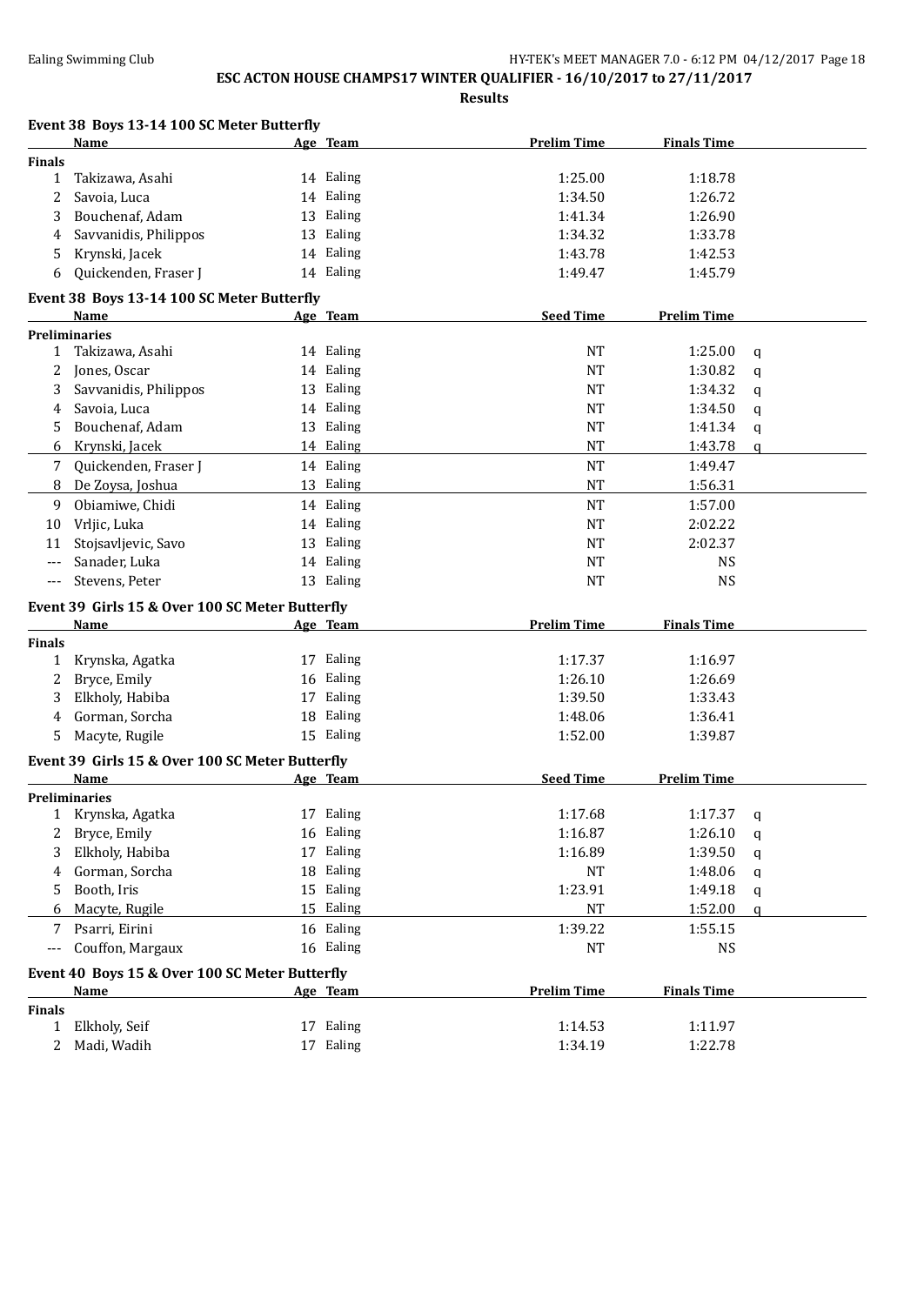### **Results**

#### **Finals ... (Event 40 Boys 15 & Over 100 SC Meter Butterfly)**

|               | <b>Name</b>                                    |    | Age Team  | <b>Prelim Time</b> | <b>Finals Time</b> |              |
|---------------|------------------------------------------------|----|-----------|--------------------|--------------------|--------------|
|               | Fackney, Bailey G                              |    | 15 Ealing | 1:30.85            | 1:30.40            |              |
| 4             | Ziniak, Alexander                              |    | 16 Ealing | 1:47.44            | 1:40.47            |              |
| 5.            | Decermic, Milos                                |    | 15 Ealing | 1:39.00            | 1:40.57            |              |
|               | Event 40 Boys 15 & Over 100 SC Meter Butterfly |    |           |                    |                    |              |
|               | Name                                           |    | Age Team  | <b>Seed Time</b>   | <b>Prelim Time</b> |              |
|               | <b>Preliminaries</b>                           |    |           |                    |                    |              |
|               | 1 Elkholy, Seif                                |    | 17 Ealing | 1:12.66            | 1:14.53            | $\mathbf q$  |
|               | 2 De Zoysa, Julian                             |    | 15 Ealing | NT                 | 1:26.00            | $\mathbf{q}$ |
|               | 3 Craig, William                               |    | 16 Ealing | <b>NT</b>          | 1:30.65            | q            |
|               | 4 Fackney, Bailey G                            |    | 15 Ealing | <b>NT</b>          | 1:30.85            | q            |
| 5             | Madi, Wadih                                    |    | 17 Ealing | 1:15.53            | 1:34.19            | q            |
|               | 6 Decermic, Milos                              |    | 15 Ealing | NT                 | 1:39.00            | $\alpha$     |
| 7             | Ziniak, Alexander                              |    | 16 Ealing | 1:40.00            | 1:47.44            |              |
|               | Event 41 Girls 8 & Under 100 SC Meter IM       |    |           |                    |                    |              |
|               | Name                                           |    | Age Team  | <b>Prelim Time</b> | <b>Finals Time</b> |              |
| <b>Finals</b> |                                                |    |           |                    |                    |              |
| $\mathbf{1}$  | Takizawa, Hinano                               |    | 8 Ealing  | 1:59.85            | 1:57.91            |              |
|               | 2 Rasmussen, Mia                               |    | 8 Ealing  | 2:14.28            | 2:24.84            |              |
|               | Event 41 Girls 8 & Under 100 SC Meter IM       |    |           |                    |                    |              |
|               | Name                                           |    | Age Team  | <b>Seed Time</b>   | <b>Prelim Time</b> |              |
|               | <b>Preliminaries</b>                           |    |           |                    |                    |              |
|               | 1 Takizawa, Hinano                             |    | 8 Ealing  | NT                 | 1:59.85            | $\mathbf q$  |
|               | 2 Rasmussen, Mia                               |    | 8 Ealing  | <b>NT</b>          | 2:14.28            | $\mathsf{q}$ |
|               | Event 42 Boys 8 & Under 100 SC Meter IM        |    |           |                    |                    |              |
|               | Name                                           |    | Age Team  | <b>Prelim Time</b> | <b>Finals Time</b> |              |
| <b>Finals</b> |                                                |    |           |                    |                    |              |
|               | 1 Wakamatsu, Daigo                             |    | 8 Ealing  | 1:51.46            | 1:47.37            |              |
|               | 2 Griffiths, Barney                            |    | 8 Ealing  | 2:28.22            | 2:26.69            |              |
|               | Event 42 Boys 8 & Under 100 SC Meter IM        |    |           |                    |                    |              |
|               | Name                                           |    | Age Team  | <b>Seed Time</b>   | <b>Prelim Time</b> |              |
|               | <b>Preliminaries</b>                           |    |           |                    |                    |              |
|               | 1 Wakamatsu, Daigo                             |    | 8 Ealing  | NT                 | 1:51.46            | q            |
|               | 2 Griffiths, Barney                            |    | 8 Ealing  | <b>NT</b>          | 2:28.22            | a            |
|               | Event 43 Girls 9-10 100 SC Meter IM            |    |           |                    |                    |              |
|               | Name                                           |    | Age Team  | Prelim Time        | <b>Finals Time</b> |              |
| <b>Finals</b> |                                                |    |           |                    |                    |              |
| $\mathbf{1}$  | Crawford, Florence A                           |    | 9 Ealing  | 1:59.00            | 1:49.69            |              |
| 2             | Rotko, Sophia                                  | 10 | Ealing    | 2:04.07            | 1:55.94            |              |
| 3             | Elliott, Maddie R                              | 10 | Ealing    | 2:07.38            | 2:06.10            |              |
| 4             | Nurnberg, Silvia L                             | 9  | Ealing    | 2:11.59            | 2:07.28            |              |
| 5             | Grant, Myriam                                  | 10 | Ealing    | 2:05.22            | 2:11.53            |              |
| $---$         | Keating, Ciara                                 |    | 10 Ealing | 2:00.97            | DQ                 |              |

7.4 Leg movements not on the same plane - breast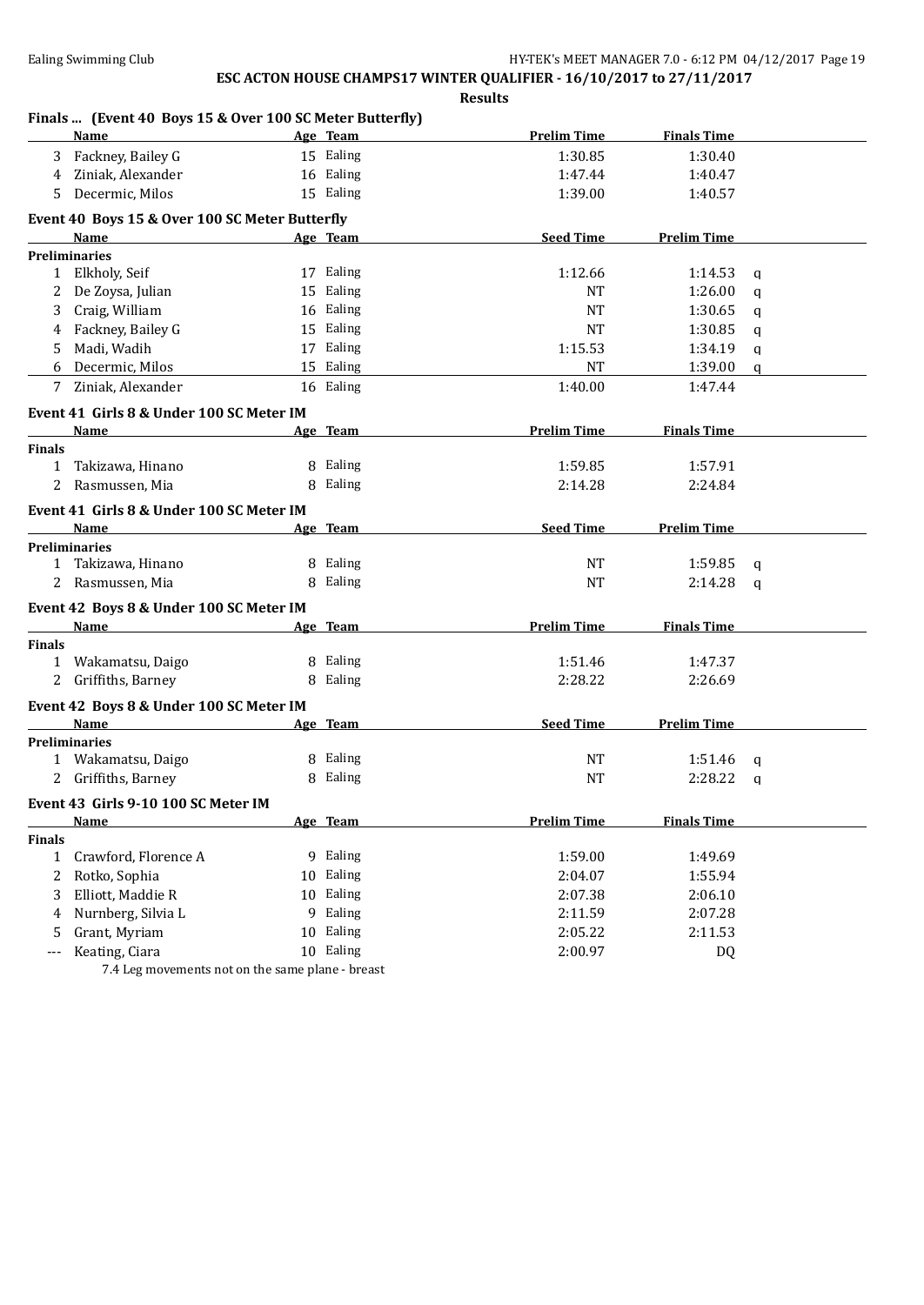## **ESC ACTON HOUSE CHAMPS17 WINTER QUALIFIER - 16/10/2017 to 27/11/2017**

**Results**

#### **Event 43 Girls 9-10 100 SC Meter IM**

|                 | <b>Name</b>                                                      |    | Age Team  | <b>Seed Time</b>   | <b>Prelim Time</b> |          |
|-----------------|------------------------------------------------------------------|----|-----------|--------------------|--------------------|----------|
|                 | Preliminaries                                                    |    |           |                    |                    |          |
|                 | 1 Crawford, Florence A                                           |    | 9 Ealing  | 2:19.84            | 1:59.00            | q        |
| 2               | Keating, Ciara                                                   |    | 10 Ealing | NT                 | 2:00.97            | q        |
| 3               | Rotko, Sophia                                                    |    | 10 Ealing | <b>NT</b>          | 2:04.07            | q        |
| 4               | Grant, Myriam                                                    | 10 | Ealing    | <b>NT</b>          | 2:05.22            | q        |
| 5               | Elliott, Maddie R                                                |    | 10 Ealing | <b>NT</b>          | 2:07.38            |          |
|                 |                                                                  |    |           |                    |                    | q        |
| 6               | Nurnberg, Silvia L                                               |    | 9 Ealing  | <b>NT</b>          | 2:11.59            | $\alpha$ |
| 7               | Blenkinsop, Eve                                                  |    | 9 Ealing  | <b>NT</b>          | 2:13.19            |          |
| 8               | Ashworth, Rachel                                                 | 10 | Ealing    | $\rm{NT}$          | 2:18.97            |          |
| 9               | Wood, Ruby L                                                     |    | 10 Ealing | NT                 | 2:19.90            |          |
| 10              | Boyle, Tara E                                                    | 9  | Ealing    | <b>NT</b>          | 2:20.69            |          |
| 11              | McGillveray, Isabella H                                          | 9  | Ealing    | <b>NT</b>          | 2:22.15            |          |
| 12              | Keegan, Ellie M                                                  | 10 | Ealing    | <b>NT</b>          | 2:22.72            |          |
| 13              | Clarke, Orla M                                                   | 9  | Ealing    | <b>NT</b>          | 2:36.22            |          |
| 14              | Elliott, Serena B                                                | 9  | Ealing    | <b>NT</b>          | 2:37.88            |          |
| 15              | Afonso, Ndia C                                                   | 9  | Ealing    | <b>NT</b>          | 2:40.41            |          |
| $---$           | Campbell-Wheeler, Tilly M                                        |    | 10 Ealing | <b>NT</b>          | <b>NS</b>          |          |
|                 |                                                                  |    |           |                    |                    |          |
|                 | Event 44 Boys 9-10 100 SC Meter IM                               |    |           |                    |                    |          |
|                 | <b>Name</b>                                                      |    | Age Team  | <b>Prelim Time</b> | <b>Finals Time</b> |          |
| Finals          |                                                                  |    |           |                    |                    |          |
| 1               | Streltsov, Daniel                                                |    | 9 Ealing  | 1:38.07            | 1:33.87            |          |
| 2               | Bowden, Jake R                                                   | 9  | Ealing    | 1:53.47            | 1:48.63            |          |
| 3               | Sakayama, Koudai                                                 | 10 | Ealing    | 1:52.32            | 1:56.81            |          |
| 4               | Savvanidis, Alexandros                                           | 9  | Ealing    | 2:00.30            | 2:01.37            |          |
| 5               | Beshay, Antony F                                                 | 10 | Ealing    | 2:05.28            | 2:01.69            |          |
| 6               | Bowden, Zachary H                                                | 9  | Ealing    | 2:24.19            | 2:29.32            |          |
|                 |                                                                  |    |           |                    |                    |          |
|                 | Event 44 Boys 9-10 100 SC Meter IM                               |    |           |                    |                    |          |
|                 | Name                                                             |    | Age Team  | <b>Seed Time</b>   | <b>Prelim Time</b> |          |
|                 | <b>Preliminaries</b>                                             |    |           |                    |                    |          |
| 1               | Streltsov, Daniel                                                |    | 9 Ealing  | <b>NT</b>          | 1:38.07            | q        |
| 2               | Sakayama, Koudai                                                 | 10 | Ealing    | <b>NT</b>          | 1:52.32            | q        |
| 3               | Bowden, Jake R                                                   | 9  | Ealing    | 2:41.85            | 1:53.47            | q        |
| 4               | Jansen, Daniel                                                   | 9  | Ealing    | NT                 | 1:53.66            | q        |
| 5               | Sitaras, Panos                                                   |    | 10 Ealing | <b>NT</b>          | 1:55.44            | q        |
| 6               | Savvanidis, Alexandros                                           |    | 9 Ealing  | <b>NT</b>          | 2:00.30            | q        |
| $7\overline{ }$ | Beshay, Antony F                                                 |    | 10 Ealing | NT                 | 2:05.28            |          |
| 8               | Bowden, Zachary H                                                |    | 9 Ealing  | 2:52.06            | 2:24.19            |          |
|                 |                                                                  |    |           |                    |                    |          |
|                 | Event 45 Girls 11-12 100 SC Meter IM                             |    |           |                    |                    |          |
|                 | <u>Name</u>                                                      |    | Age Team  | <b>Prelim Time</b> | <b>Finals Time</b> |          |
| <b>Finals</b>   |                                                                  |    |           |                    |                    |          |
| $\mathbf{1}$    | Wakamatsu, Miyu                                                  |    | 11 Ealing | 1:41.00            | 1:34.59            |          |
| 2               | Pollock, Flora J                                                 |    | 11 Ealing | 1:53.03            | 1:44.78            |          |
| 3               | Bowden, Ellie S                                                  |    | 12 Ealing | 1:38.78            | 1:48.16            |          |
| 4               | Nurnberg, Elena S                                                |    | 12 Ealing | 1:52.88            | 1:52.75            |          |
|                 | McDonagh, Milly G                                                |    | 12 Ealing | 1:49.87            | DQ                 |          |
|                 | 8.3 Breaststroke kick used (legal in Masters Competitions) - fly |    |           |                    |                    |          |
|                 | Bryce, Molly E                                                   |    | 12 Ealing | 1:42.16            | DQ                 |          |
|                 | 8.3 Alternating movement of legs or feet - fly                   |    |           |                    |                    |          |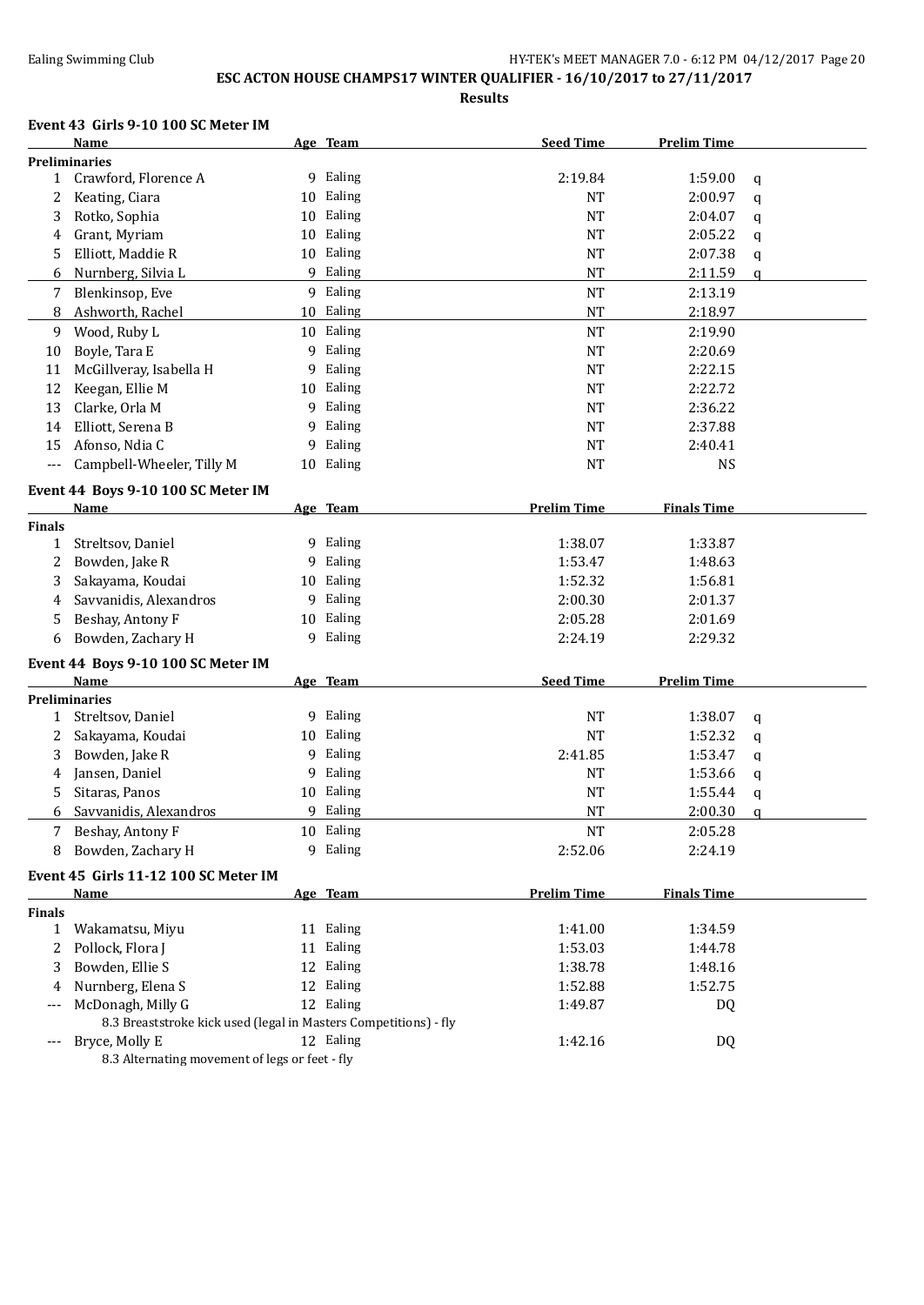## **ESC ACTON HOUSE CHAMPS17 WINTER QUALIFIER - 16/10/2017 to 27/11/2017**

**Results**

#### **Event 45 Girls 11-12 100 SC Meter IM**

|                   | <b>Name</b>                                        | Age Team     | <b>Seed Time</b>   | <b>Prelim Time</b> |             |
|-------------------|----------------------------------------------------|--------------|--------------------|--------------------|-------------|
|                   | <b>Preliminaries</b>                               |              |                    |                    |             |
| $\mathbf{1}$      | Jansen, Katherine                                  | 11 Ealing    | <b>NT</b>          | 1:35.44            | q           |
| 2                 | Bowden, Ellie S                                    | 12 Ealing    | 1:33.01            | 1:38.78            | $\mathbf q$ |
| 3                 | Wakamatsu, Miyu                                    | Ealing<br>11 | <b>NT</b>          | 1:41.00            | $\mathbf q$ |
| 4                 | Bryce, Molly E                                     | 12 Ealing    | 1:41.76            | 1:42.16            | $\mathbf q$ |
| 5                 | Fackney, Hanna R                                   | 12 Ealing    | 2:05.03            | 1:49.00            | q           |
| 6                 | McDonagh, Milly G                                  | 12 Ealing    | 2:01.57            | 1:49.87            | $\mathbf q$ |
| 7                 | Nurnberg, Elena S                                  | 12 Ealing    | <b>NT</b>          | 1:52.88            |             |
| 8                 | Pollock, Flora J                                   | 11 Ealing    | <b>NT</b>          | 1:53.03            |             |
| 9                 | Macyte, Esmile                                     | 12 Ealing    | <b>NT</b>          | 1:54.00            |             |
| 10                | Yamasaki, Airi                                     | 11 Ealing    | 2:12.10            | 1:55.06            |             |
| 11                | Benderdouche Anouti, Sara                          | 12 Ealing    | <b>NT</b>          | 1:55.31            |             |
| 12                | Quickenden, Eloise G                               | 11 Ealing    | <b>NT</b>          | 1:58.00            |             |
| 13                | Hunter, Lilly-Mae L                                | 11 Ealing    | <b>NT</b>          | 2:04.68            |             |
| 14                | Mehmedbasic, Luna                                  | 11 Ealing    | <b>NT</b>          | 2:06.91            |             |
| 15                | Malley, Ilayda L                                   | 11 Ealing    | <b>NT</b>          | 2:06.97            |             |
| 16                | Warrillow, Isabella F                              | 12 Ealing    | NT                 | 2:13.12            |             |
| 17                | Gibney, Lile Marie M                               | 11 Ealing    | <b>NT</b>          | 2:22.93            |             |
| 18                | Wiseman, Amaia                                     | 11 Ealing    | <b>NT</b>          | 2:25.03            |             |
| 19                | Feo-Isaac, Eden                                    | 11 Ealing    | <b>NT</b>          | 2:26.37            |             |
| 20                | Woldehiwot, Salem Y                                | 12 Ealing    | <b>NT</b>          | 2:36.53            |             |
| $\qquad \qquad -$ | Matsuno, Riko                                      | 11 Ealing    | <b>NT</b>          | <b>NS</b>          |             |
|                   |                                                    |              |                    |                    |             |
|                   | Event 46 Boys 11-12 100 SC Meter IM<br><b>Name</b> | Age Team     | <b>Prelim Time</b> | <b>Finals Time</b> |             |
| <b>Finals</b>     |                                                    |              |                    |                    |             |
|                   | 1 Mehmedbasic, Deni                                | 12 Ealing    | 1:40.56            | 1:34.13            |             |
| 2                 | Bielak, Max P                                      | 11 Ealing    | 1:42.56            | 1:38.85            |             |
| 3                 | Rasmussen, Lucas                                   | 12 Ealing    | 1:47.06            | 1:40.62            |             |
| 4                 | Krasnodebski, Adam                                 | 12 Ealing    | 1:51.79            | 1:41.44            |             |
| 5                 | Demetre, Max                                       | 12 Ealing    | 1:53.78            | 1:42.97            |             |
| 6                 | Verroiotis, Panos                                  | 12 Ealing    | 1:47.47            | 1:55.59            |             |
|                   |                                                    |              |                    |                    |             |
|                   | Event 46 Boys 11-12 100 SC Meter IM                |              |                    |                    |             |
|                   | Name                                               | Age Team     | <b>Seed Time</b>   | <b>Prelim Time</b> |             |
|                   | <b>Preliminaries</b>                               |              |                    |                    |             |
|                   | 1 Mehmedbasic, Deni                                | 12 Ealing    | 1:55.88            | 1:40.56            | q           |
|                   | 2 Bielak, Max P                                    | 11 Ealing    | $_{\rm NT}$        | 1:42.56 $q$        |             |
| 3                 | Rasmussen, Lucas                                   | 12 Ealing    | NT                 | 1:47.06            | q           |
| 4                 | Verroiotis, Panos                                  | 12 Ealing    | <b>NT</b>          | 1:47.47            | q           |
| 5                 | Krasnodebski, Adam                                 | Ealing<br>12 | 1:46.51            | 1:51.79            | q           |
| 6                 | Demetre, Max                                       | 12 Ealing    | <b>NT</b>          | 1:53.78            | q           |
| 7                 | Tikhonov, Lev                                      | 11 Ealing    | <b>NT</b>          | 1:55.80            |             |
| 8                 | Greenfield, James                                  | 11 Ealing    | <b>NT</b>          | 1:56.03            |             |
| 9                 | Bhatia, Sai                                        | 11 Ealing    | 2:37.22            | 2:06.50            |             |
| 10                | Greenfield, William                                | Ealing<br>11 | NT                 | 2:09.37            |             |
| 11                | Macaraig, Ervin                                    | Ealing<br>12 | <b>NT</b>          | 2:10.47            |             |
| 12                | Carroll, Henry R                                   | 11<br>Ealing | <b>NT</b>          | 2:12.31            |             |
| 13                | Manners, Alfie                                     | 11 Ealing    | <b>NT</b>          | 2:24.65            |             |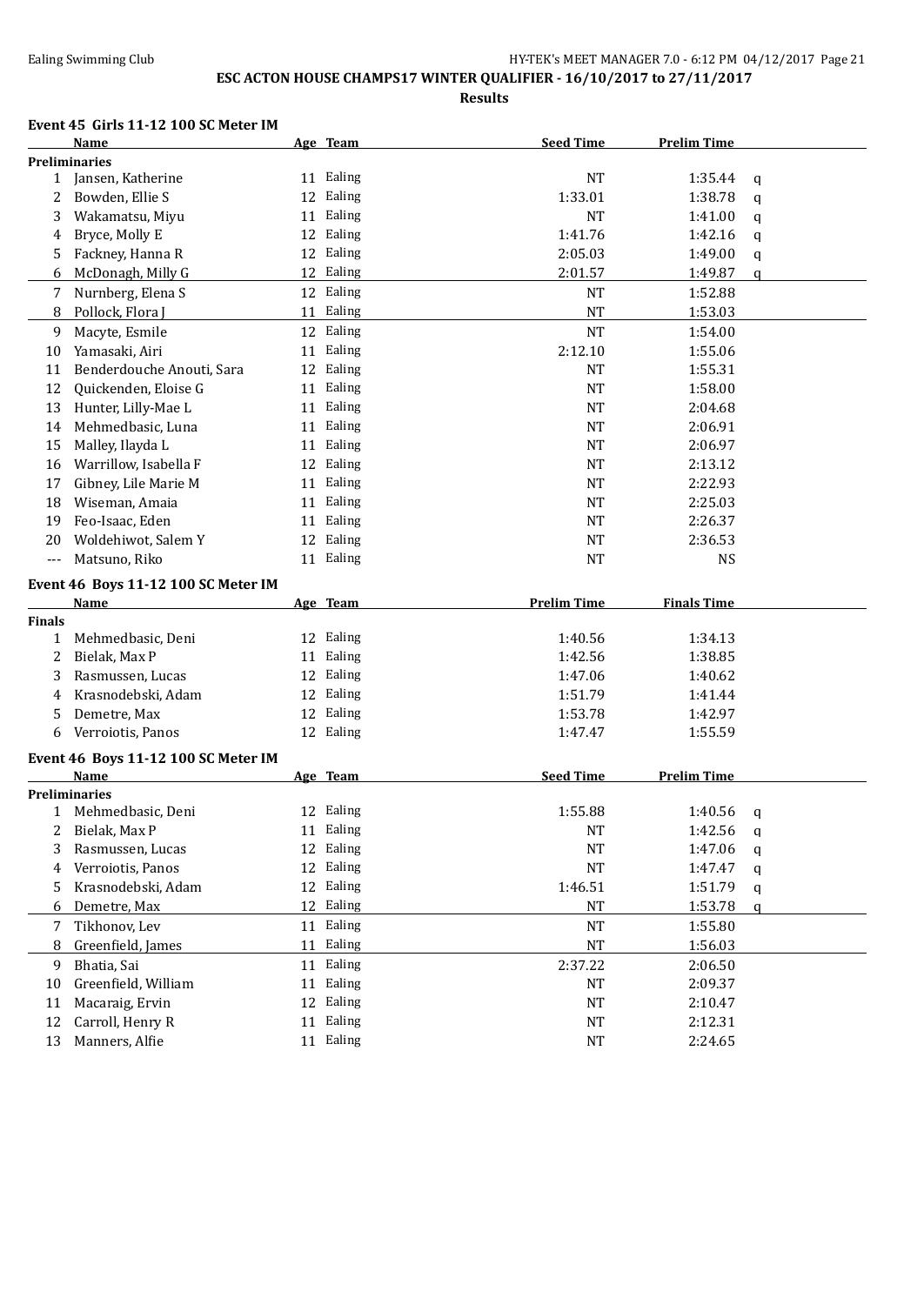### **ESC ACTON HOUSE CHAMPS17 WINTER QUALIFIER - 16/10/2017 to 27/11/2017**

|               | Event 47 Girls 13-14 200 SC Meter IM         |                        |                    |                    |          |
|---------------|----------------------------------------------|------------------------|--------------------|--------------------|----------|
| <b>Finals</b> | Name                                         | Age Team               | <b>Prelim Time</b> | <b>Finals Time</b> |          |
| 1             | Streltsova, Sofia                            | 14 Ealing              | 3:10.57            | 3:03.37            |          |
| 2             | Beetham, Gwen                                | 13 Ealing              | 3:07.22            | 3:04.59            |          |
| 3             | Hodgson, Nellie                              | 14 Ealing              | 3:07.38            | 3:13.56            |          |
| 4             | Macmenamin, Sophie                           | 14 Ealing              | 3:26.40            | J3:13.56           |          |
| 5             | Beben, Nicola                                | 14 Ealing              | 3:23.75            | 3:15.00            |          |
| 6             | Krasnodebska, Maria V                        | 14 Ealing              | 3:38.34            | 3:37.88            |          |
|               |                                              |                        |                    |                    |          |
|               | Event 47 Girls 13-14 200 SC Meter IM<br>Name | Age Team               | <b>Seed Time</b>   | <b>Prelim Time</b> |          |
|               | <b>Preliminaries</b>                         |                        |                    |                    |          |
|               | 1 Beetham, Gwen                              | 13 Ealing              | 3:19.56            | 3:07.22            | q        |
| 2             | Hodgson, Nellie                              | 14 Ealing              | 2:54.54            | 3:07.38            | q        |
| 3             | Streltsova, Sofia                            | 14 Ealing              | <b>NT</b>          | 3:10.57            | q        |
| 4             | Beben, Nicola                                | 14 Ealing              | <b>NT</b>          | 3:23.75            | q        |
| 5.            | Niarchou, Olga                               | 14 Ealing              | <b>NT</b>          | 3:25.22            | q        |
| 6             | Macmenamin, Sophie                           | 14 Ealing              | 2:50.46            | 3:26.40            | $\alpha$ |
| 7             | Krasnodebska, Maria V                        | 14 Ealing              | <b>NT</b>          | 3:38.34            |          |
| 8             | Thakore, Anaiya                              | 14 Ealing              | $\rm{NT}$          | 3:39.00            |          |
| 9             | Macaraig, Karen C                            | 13 Ealing              | NT                 | 3:39.09            |          |
| 10            | Kynaston, Eva L                              | 13 Ealing              | <b>NT</b>          | 3:49.22            |          |
| 11            | Psarri, Konstantina                          | 14 Ealing              | <b>NT</b>          | 3:56.41            |          |
| 12            | Savvanidis, Danae                            | 14 Ealing              | NT                 | 4:03.00            |          |
| $---$         | Egelie, Francine                             | 14 Ealing              | 4:14.11            | X3:16.50           |          |
|               |                                              | 13 Ealing              | <b>NT</b>          |                    |          |
|               |                                              |                        |                    |                    |          |
| $---$         | Couffon, Anya J                              |                        |                    | <b>NS</b>          |          |
|               | Event 48 Boys 13-14 200 SC Meter IM          |                        |                    |                    |          |
|               | Name                                         | Age Team               | <b>Prelim Time</b> | <b>Finals Time</b> |          |
| <b>Finals</b> |                                              |                        |                    |                    |          |
| 1             | Takizawa, Asahi                              | 14 Ealing              | 2:52.35            | 2:43.69            |          |
| 2             | Savoia, Luca                                 | 14 Ealing              | 3:15.60            | 3:00.75            |          |
| 3             | Bouchenaf, Adam                              | 13 Ealing              | 3:18.65            | 3:01.00            |          |
| 4             | Krynski, Jacek                               | 14 Ealing              | 3:19.66            | 3:09.84            |          |
| 5             | Savvanidis, Philippos                        | 13 Ealing              | 3:08.46            | 3:12.66            |          |
| 6             | Quickenden, Fraser J                         | 14 Ealing              | 3:16.88            | 3:13.03            |          |
|               | Event 48 Boys 13-14 200 SC Meter IM          |                        |                    |                    |          |
|               | <b>Name</b>                                  | Age Team               | <b>Seed Time</b>   | <b>Prelim Time</b> |          |
|               | <b>Preliminaries</b>                         |                        |                    |                    |          |
| 1             | Takizawa, Asahi                              | 14 Ealing              | NT                 | 2:52.35            | q        |
| 2             | Jones, Oscar                                 | 14 Ealing              | NT                 | 3:03.87            | q        |
| 3             | Savvanidis, Philippos                        | 13 Ealing              | NT                 | 3:08.46            | q        |
| 4             | Savoia, Luca                                 | 14 Ealing              | NT                 | 3:15.60            | q        |
| 5.            | Quickenden, Fraser J                         | 14 Ealing              | NT                 | 3:16.88            | q        |
| 6             | Bouchenaf, Adam                              | 13 Ealing              | $\rm{NT}$          | 3:18.65            | q        |
| 7             | Krynski, Jacek                               | 14 Ealing              | NT                 | 3:19.66            |          |
| 8             | Stojsavljevic, Savo                          | 13 Ealing              | $\rm{NT}$          | 3:19.75            |          |
| 9             | De Zoysa, Joshua                             | 13 Ealing              | NT                 | 3:41.28            |          |
| 10<br>11      | Vrljic, Luka<br>Obiamiwe, Chidi              | 14 Ealing<br>14 Ealing | NT<br>NT           | 3:54.82<br>3:56.00 |          |